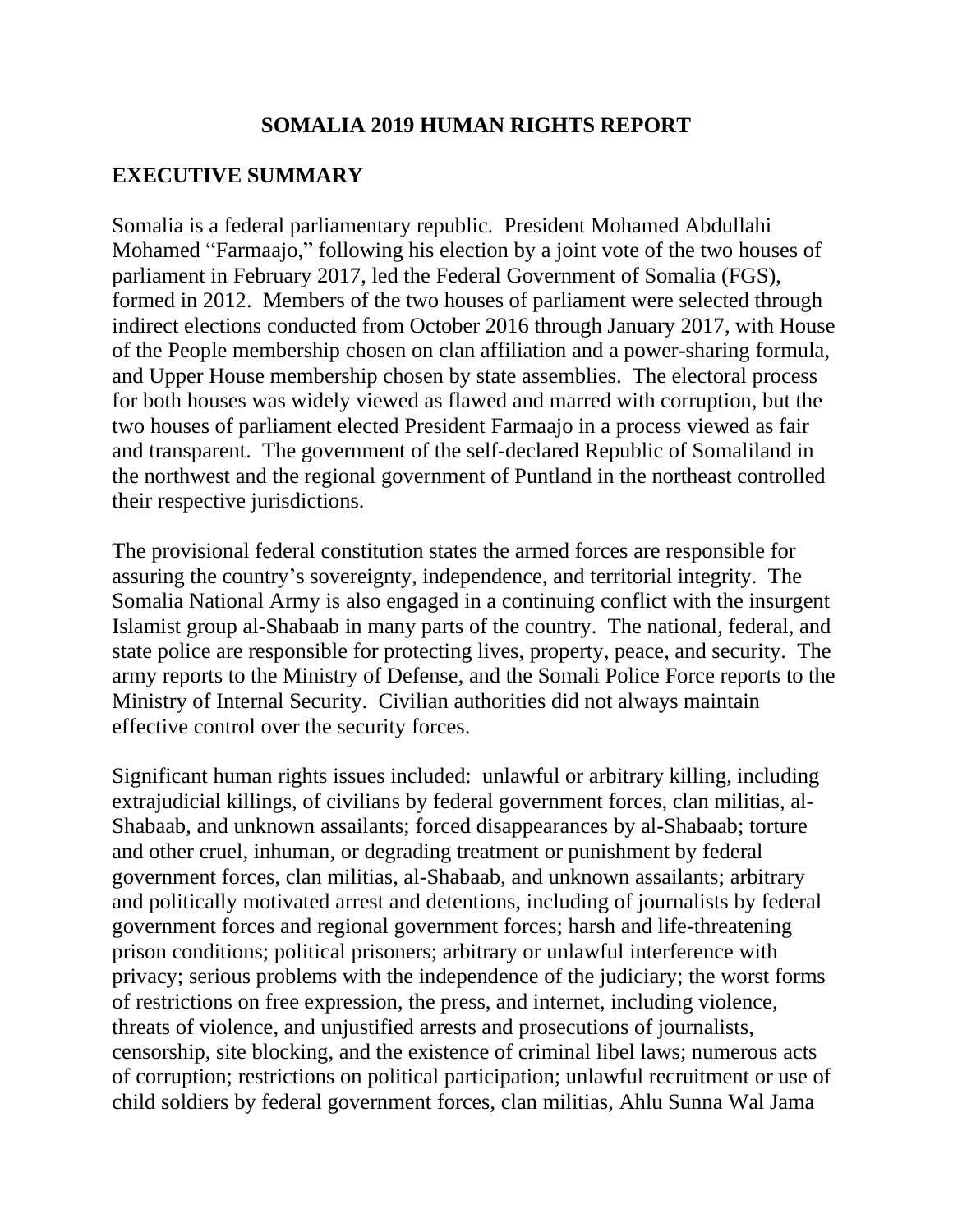(ASWJ), and al-Shabaab; the existence or use of laws criminalizing consensual same-sex sexual conduct between adults; violence against women and girls, partly caused by government inaction; forced labor; and the worst forms of child labor.

Impunity generally remained the norm. Government authorities took minimal steps to prosecute and punish officials who committed abuses, particularly military and police personnel.

Conflict during the year involving the government, militias, the African Union Mission in Somalia (AMISOM), and al-Shabaab resulted in death, injury, and displacement of civilians. Clan militias and al-Shabaab continued to commit grave abuses throughout the country; al-Shabaab committed the majority of severe human rights abuses, particularly terrorist attacks on civilians and targeted killings, including extrajudicial and politically motivated killings; disappearances; cruel and unusual punishment; rape; and attacks on employees of nongovernmental organizations (NGOs) and the United Nations. Al-Shabaab also blocked humanitarian assistance, conscripted child soldiers, and restricted freedoms of speech, press, assembly, and movement. AMISOM troops killed civilians (see section 1.g.).

### **Section 1. Respect for the Integrity of the Person, Including Freedom from:**

### **a. Arbitrary Deprivation of Life and Other Unlawful or Politically Motivated Killings**

Government security forces and allied militias, other persons wearing uniforms, regional security forces, al-Shabaab, and unknown assailants committed arbitrary or unlawful killings. Government and regional authorities executed persons without due process. Armed clashes and attacks killed civilians and aid workers (see section 1.g.). Impunity remained the norm.

Military courts continued to try cases not legally within their jurisdiction and in proceedings that fell short of international standards. Federal and regional authorities sometimes executed those sentenced to death within days of the court's verdict, particularly in cases where defendants directly confessed their membership in al-Shabaab before the courts or in televised videos. In other cases the courts offered defendants up to 30 days to appeal death penalty judgements. National figures on executions were unreliable, but the UN Mission to Somalia (UNSOM) tracked 15 executions across the country between January and October 2018. Human rights organizations questioned the military courts' ability to enforce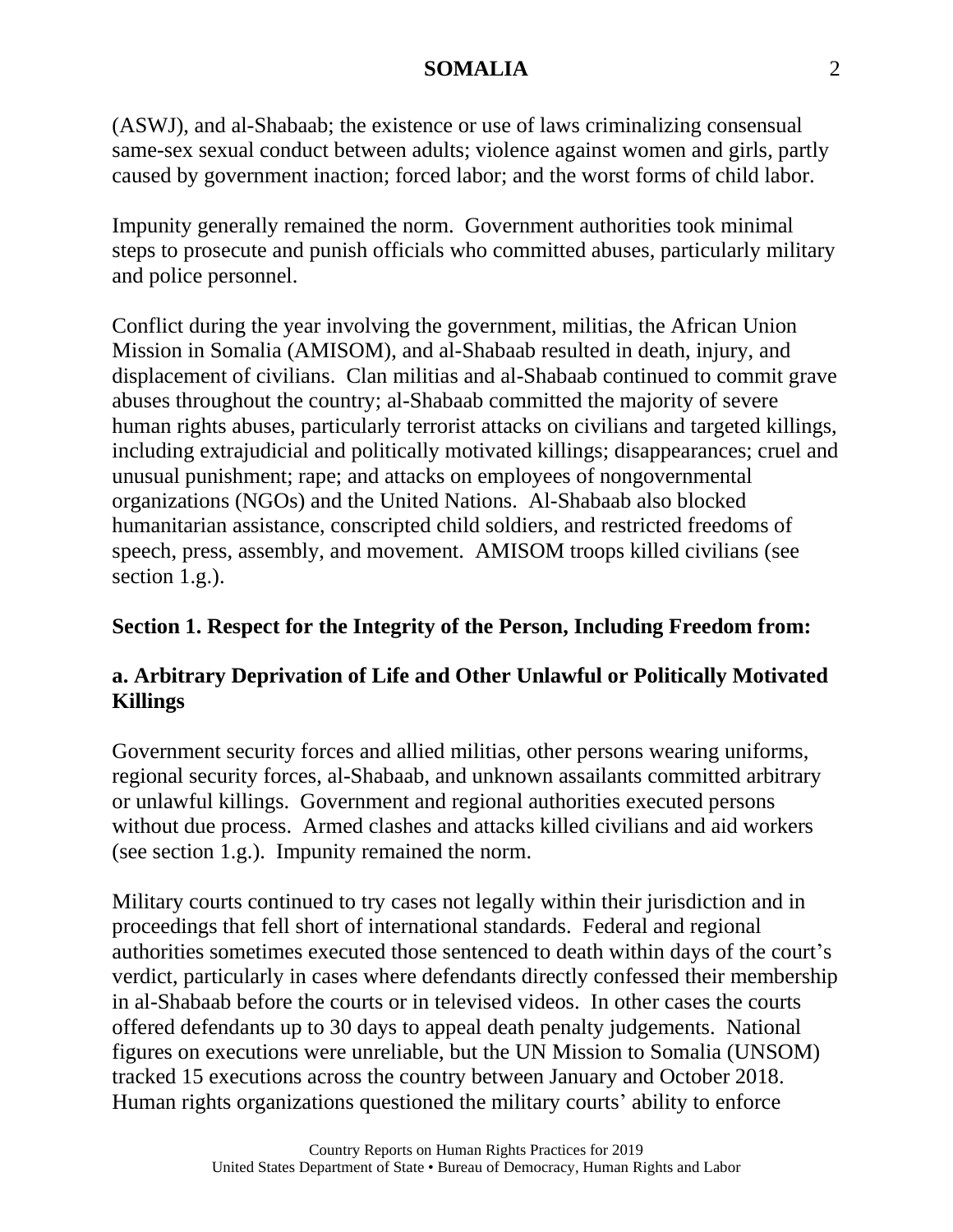appropriate safeguards with regard to due process, the right to seek pardon, or commutation of sentence as well as to implement sentences in a manner that meets international standards. In December 2018 Somalia National Army (SNA) members executed by firing squad six men suspected of affiliation with al-Shabaab in Bardera, Gedo Region. The men had been in prison for five months but had not yet been charged.

Residents of Bariire in the Lower Shabelle Region reported in June that al-Shabaab regularly forced locals to attend public executions, amputations, and other punishments as a means of intimidating the local population, particularly ahead of government operations in local areas.

Fighting among clans and subclans, particularly over water and land resources, occurred throughout the year, particularly in the regions of Hiiraan, Galmudug, Lower and Middle Shabelle, and Sool (see section 6). Revenge killings occurred.

Al-Shabaab continued to kill civilians (see sections 1.g. and 6). The killings included al-Shabaab's execution of persons it accused of spying for and collaborating with the FGS, Somali national forces, affiliated militias, and western security forces.

Unidentified attackers also killed persons with impunity, including judges, SNA soldiers, and other government officials, as well as journalists, traditional elders, and international organization workers.

Although the government rarely took action regarding serious human rights abuses, in August police arrested the security minister of Jubaland State, Abdirashid Hassan Abdinur, on unspecified charges. The UN Somalia and Eritrea Monitoring Group accused Abdinur of serious human rights abuses in 2014 and 2015, including killings, torture, unlawful detentions, and obstruction of humanitarian assistance. It was not clear whether Abdinur's arrest was due to human rights issues or political conflicts.

In February al-Shabaab attacked a hotel and killed 11 people with a car bomb in what police described as an attempted assassination of an appeals court judge.

### **b. Disappearance**

There were no reports of kidnappings or other disappearances by or on behalf of government authorities. Al-Shabaab continued to abduct persons, including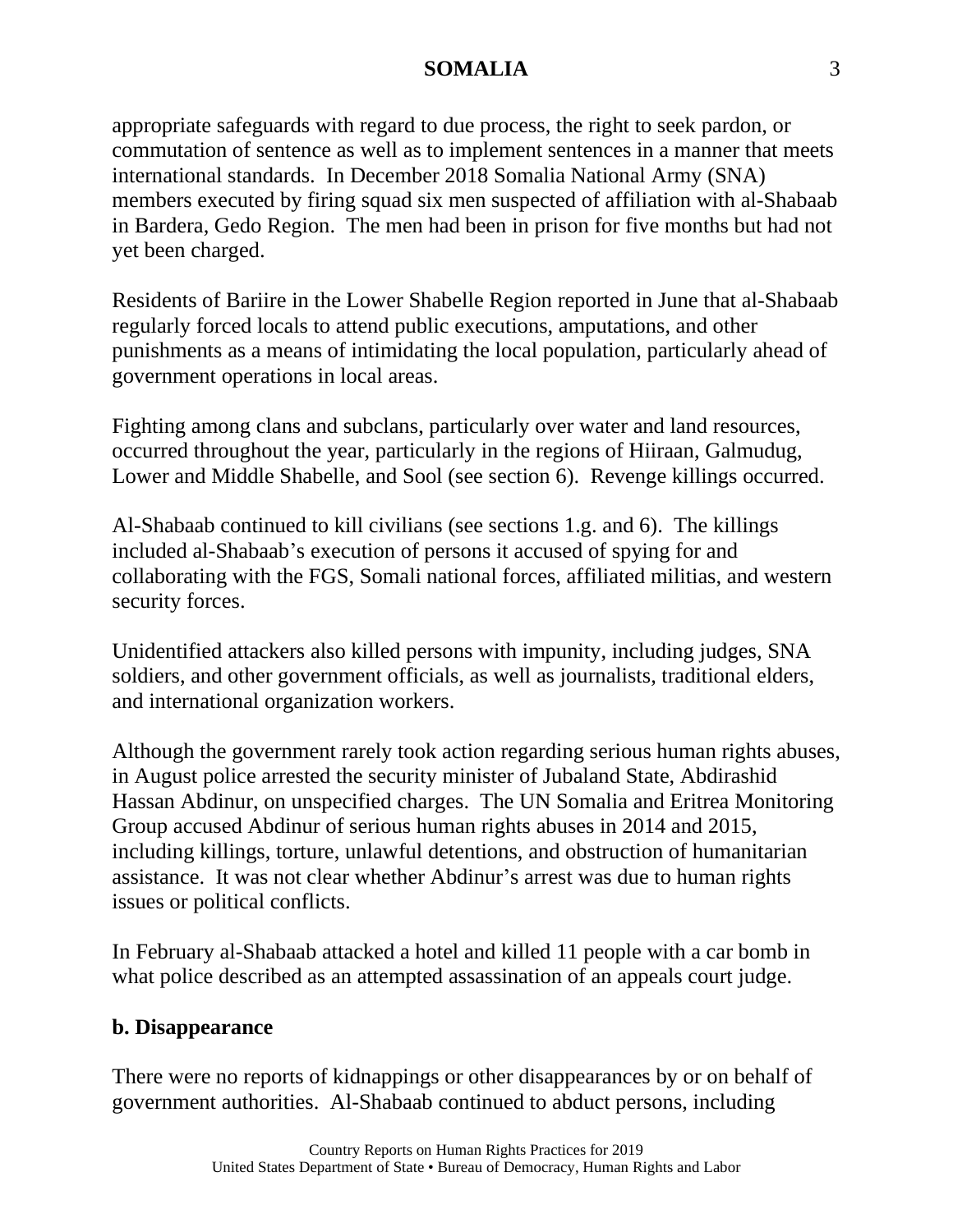humanitarian workers and AMISOM troops taken hostage during attacks (see section 1.g.). Pirates continued to hold persons kidnapped in previous years.

Of the four remaining Iranian fishermen kidnapped in 2015 by al-Shabaab in Somali waters near El-Dheer, Galguduud Region, one was released in September on humanitarian grounds.

# **c. Torture and Other Cruel, Inhuman, or Degrading Treatment or Punishment**

The law prohibits torture and inhuman treatment. Nevertheless, torture and other cruel, inhuman, or degrading treatment or punishment occurred. In September local media reported the death of a prisoner following alleged maltreatment at the hands of Puntland police officers in Bosaso, Puntland.

Government forces, allied militia, and other men wearing uniforms committed sexual violence, including rape (see section 1.g.).

Federal and regional authorities used excessive force against journalists, demonstrators, and detainees that resulted in deaths and injuries.

In October the managing director of Radio Daljir was released from detention after reportedly being coerced to confess to a series of criminal activities related to his station's reporting on the Puntland Security Forces or face a lifetime prison sentence.

National Intelligence and Security Agency (NISA) agents routinely conducted mass security sweeps against al-Shabaab and terrorist cells as well as criminal groups, held detainees for prolonged periods without following due process, and mistreated suspects during interrogations.

Al-Shabaab imposed harsh punishment on persons in areas under its control. AMISOM alleged that al-Shabaab tortured residents under its control in el-Baraf for offenses ranging from failure to pay tax to being a government agent (see sections 1.a. and 1.g.).

Clan violence sometimes resulted in civilian deaths and injuries (see sections 1.g. and 6).

# **Prison and Detention Center Conditions**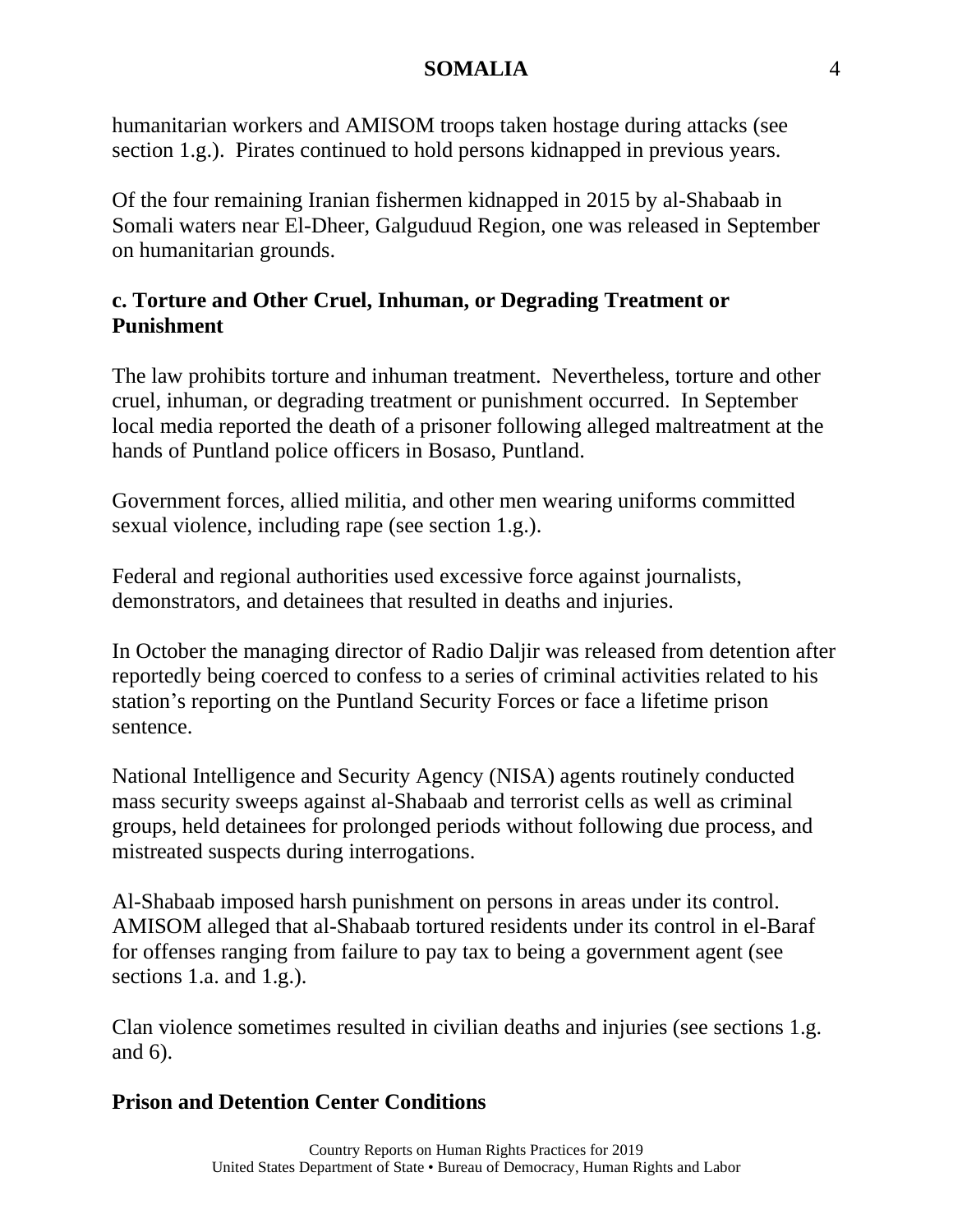Prison conditions in most areas of the country remained harsh due to poor sanitation and hygiene, inadequate food and water, and lack of medical care. Conditions were better in Central Mogadishu Prison, but overcrowding was a problem. Two facilities--Garowe Prison in Puntland and Hargeisa Prison in Somaliland--met international standards and reportedly were well managed. Prisons in territory controlled by al-Shabaab and in remote areas where traditional authorities controlled holding areas were generally inaccessible to international observers. Prison conditions in such areas were believed to be harsh and at times life threatening.

Physical Conditions: Overcrowding in urban prisons--particularly following large security incidents involving arrests--sometimes occurred. Authorities sometimes held juveniles and adults together, due in part to the belief juveniles were safer when held with members of their own subclan. There was a report of one female prisoner in Garowe who was housed separately from male inmates, although she lacked access to the vocational training offered to male inmates. Prison authorities often did not separate pretrial detainees from convicted prisoners, particularly in the southern and central regions.

Only inmates in Central Mogadishu, the Mogadishu Prison and Court Complex, and Garowe and Hargeisa Prisons had daily access to showers, sanitary facilities, adequate food and water, and outdoor exercise. Inmates in most prisons relied on their family and clan to supplement food and water provisions.

Authorities generally required the families of inmates to pay the cost of health services; inmates without family or clan support had very limited access to such services. Disease outbreaks, such as tuberculosis and cholera, continued to occur, particularly in overcrowded prisons, such as Mogadishu. Such outbreaks could be life threatening during the rainy season.

The UN's Human Rights and Protection Group reported from an October 2018 prison-monitoring mission the prison in Beletweyne, Hirshabelle, lacked medical personnel. In case of medical emergencies, prisoners were referred to the nearby SNA hospital. Prisoners in Hargeisa and Garowe reported in November 2018 they had access to medical facilities, although the medical wings lacked medication, and care for prisoners with mental health and other special needs was not adequate.

Prison infrastructure often was dilapidated, and untrained guards were often unable to provide security.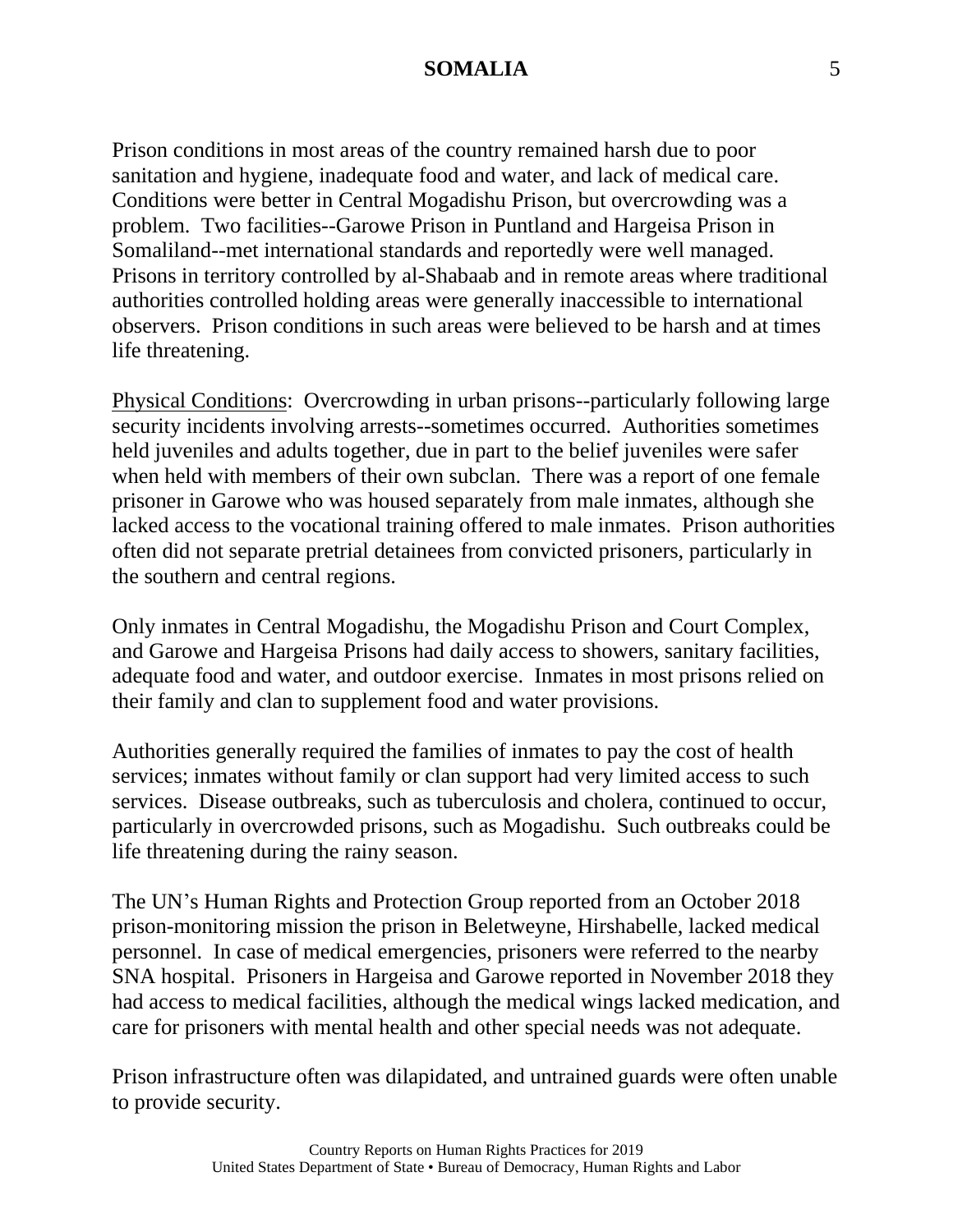Information on deaths rates in prisons and pretrial detention centers was unavailable.

Al-Shabaab detained persons in areas under its control in the southern and central regions. Those detained were incarcerated under inhuman conditions for relatively minor offenses, such as smoking, having illicit content on cell phones, listening to music, watching or playing soccer, wearing a brassiere, or not wearing a hijab.

Administration: Most prisons did not have ombudsmen. Federal law does not specifically allow prisoners to submit complaints to judicial authorities without censorship. Somaliland law, however, allows prisoners to submit complaints to judicial authorities without censorship, and prisoners reportedly submitted such complaints.

Prisoners in Central Mogadishu, Garowe, and Hargeisa Prisons had adequate access to visitors and religious observance; infrastructure limitations in other prisons throughout the country impeded such activities.

Independent Monitoring: Somaliland authorities and government authorities in Puntland and Mogadishu permitted prison monitoring by independent nongovernmental observers during the year. Representatives from the UN Office on Drugs and Crime visited prisons in Garowe and Hargeisa several times in 2018. UNSOM representatives, other UN organizations, and humanitarian institutions visited a few prisons throughout the country. Geographic inaccessibility and insecurity impeded such monitoring in territory controlled by al-Shabaab or in remote areas where traditional authorities controlled detention areas.

Improvements: The Mogadishu Prison and Court Complex opened its first phase in February with space for 250 prisoners and accommodation for judges, prosecutors, and defense lawyers to stay during trials.

## **d. Arbitrary Arrest or Detention**

Although the provisional federal constitution prohibits illegal detention, government security forces and allied militias, regional authorities, clan militias, and al-Shabaab arbitrarily arrested and detained persons (see section 1.g.). The law provides for the right of persons to challenge the lawfulness of their arrest or detention in court, but only politicians and businesspersons could exercise this right effectively.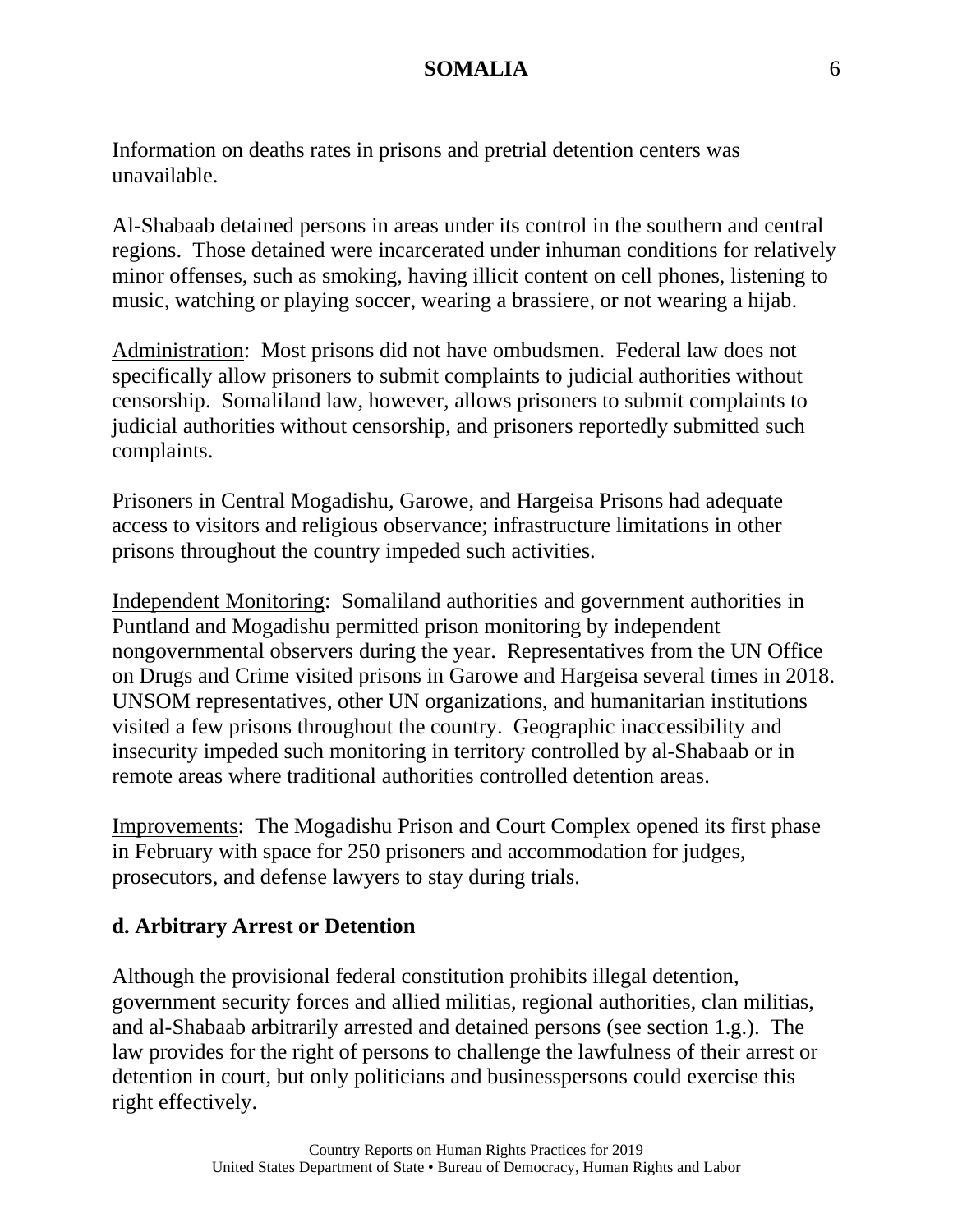#### **Arrest Procedures and Treatment of Detainees**

The provisional federal constitution provides for arrested persons to be brought before judicial authorities within 48 hours. The law requires warrants based on sufficient evidence and issued by authorized officials for the apprehension of suspects. The law also provides that arrestees receive prompt notification of the charges against them and judicial determinations, prompt access to a lawyer and family members, and other legal protections. Adherence to these safeguards was rare. The FGS made arrests without warrants and detained individuals arbitrarily. The government sometimes kept high-profile prisoners associated with al-Shabaab in safe houses before officially charging them. The law provides for bail, although authorities did not always respect this provision. Authorities rarely provided indigent persons with a lawyer. The government held some suspects under house arrest, particularly high-ranking defectors from al-Shabaab with strong clan connections. In some cases security force members, judicial officers, politicians, and clan elders used their influence to have favored detainees released.

Arbitrary Arrest: Federal authorities, regional authorities, and al-Shabaab arbitrarily arrested and detained numerous persons, including persons accused of terrorism and either supporting or opposing al-Shabaab. Authorities frequently used allegations of al-Shabaab affiliation to justify arbitrary arrests (see section 1.g.). The United Nations reported 218 individuals were arrested during security operations and routine security screening between January and August 2018. Most of those arrested were reportedly suspected of being al-Shabaab members, persons who had not paid taxes, or family members of security force deserters. In January more than 10 businessmen were arrested by Hirshabelle authorities after being accused of paying taxes to al-Shabaab in Jowhar.

Government and regional authorities arbitrarily arrested journalists and others perceived as critics. In January a poet who composed a poem criticizing police brutality, arbitrary detention, and degrading treatment of prisoners in Somaliland was arrested and charged with "insulting the police and the government." A regional court in late February acquitted and released him.

Government forces conducted operations to arrest without warrants youths they perceived as suspicious.

Pretrial Detention: Lengthy pretrial detention was common, although estimates were unavailable on the average length of pretrial detention or the percentage of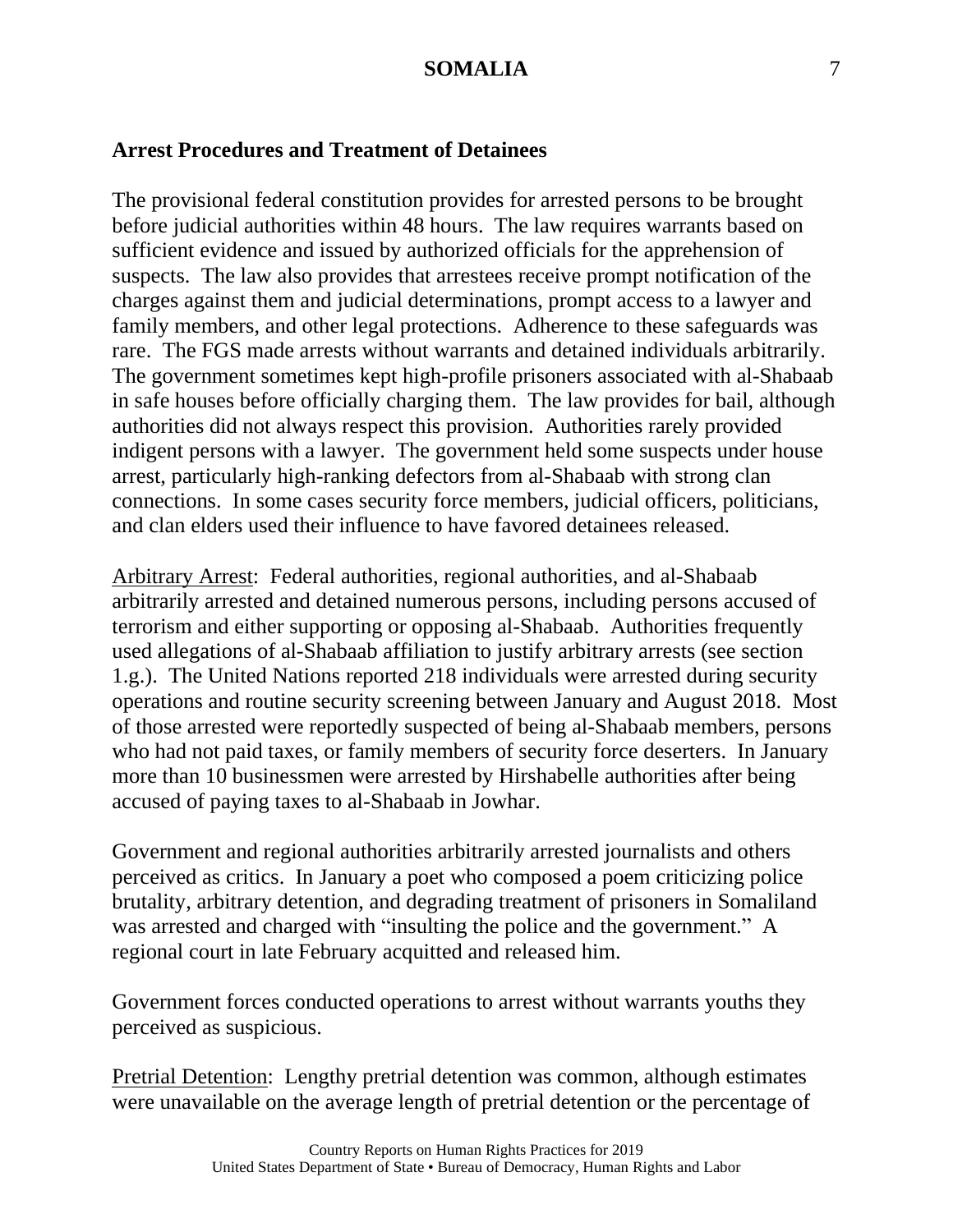the prison population being held in pretrial detention. The large number of detainees, a shortage of judges and court administrators, and judicial inefficiency resulted in trial delays.

# **e. Denial of Fair Public Trial**

The law provides for an independent judiciary, but the government did not always respect judicial independence and impartiality. The civilian judicial system, however, remained largely nonfunctional across the country. Some regions established local courts that depended on the dominant local clan and associated factions for their authority. The judiciary in most areas relied on a combination of traditional and customary law, sharia (Islamic law), and formal law. The judiciary was subject to influence and corruption and was strongly influenced by clan-based politics. Authorities often did not respect court orders. Civilian judges often feared trying cases, leaving military courts to try the majority of civilian cases.

In Somaliland functional courts existed, although there was a serious shortage of trained judges, limited legal documentation upon which to build judicial precedent, and widespread allegations of corruption. Somaliland's hybrid judicial system incorporates sharia, customary law, and formal law, but they were not well integrated. There was widespread interference in the judicial process, and government officials regularly intervened to influence cases, particularly those involving journalists. International NGOs reported local officials interfered in legal matters and invoked the public order law to detain and incarcerate persons without trial.

Puntland courts, while functional, lacked the capacity to provide equal protection under the law and faced similar challenges and limitations as courts in Somaliland.

Traditional clan elders mediated conflicts throughout the country. Clans frequently used and applied traditional justice practices. Traditional judgments sometimes held entire clans or subclans responsible for alleged violations by individuals.

# **Trial Procedures**

The law provides for the right to a fair and public trial, but the lack of an independent functioning judiciary meant this right was often not enforced. According to the law, individuals have the right to a presumption of innocence. They also have the right to be informed promptly and in detail of the charges against them in a language they understand, although the law is unclear on whether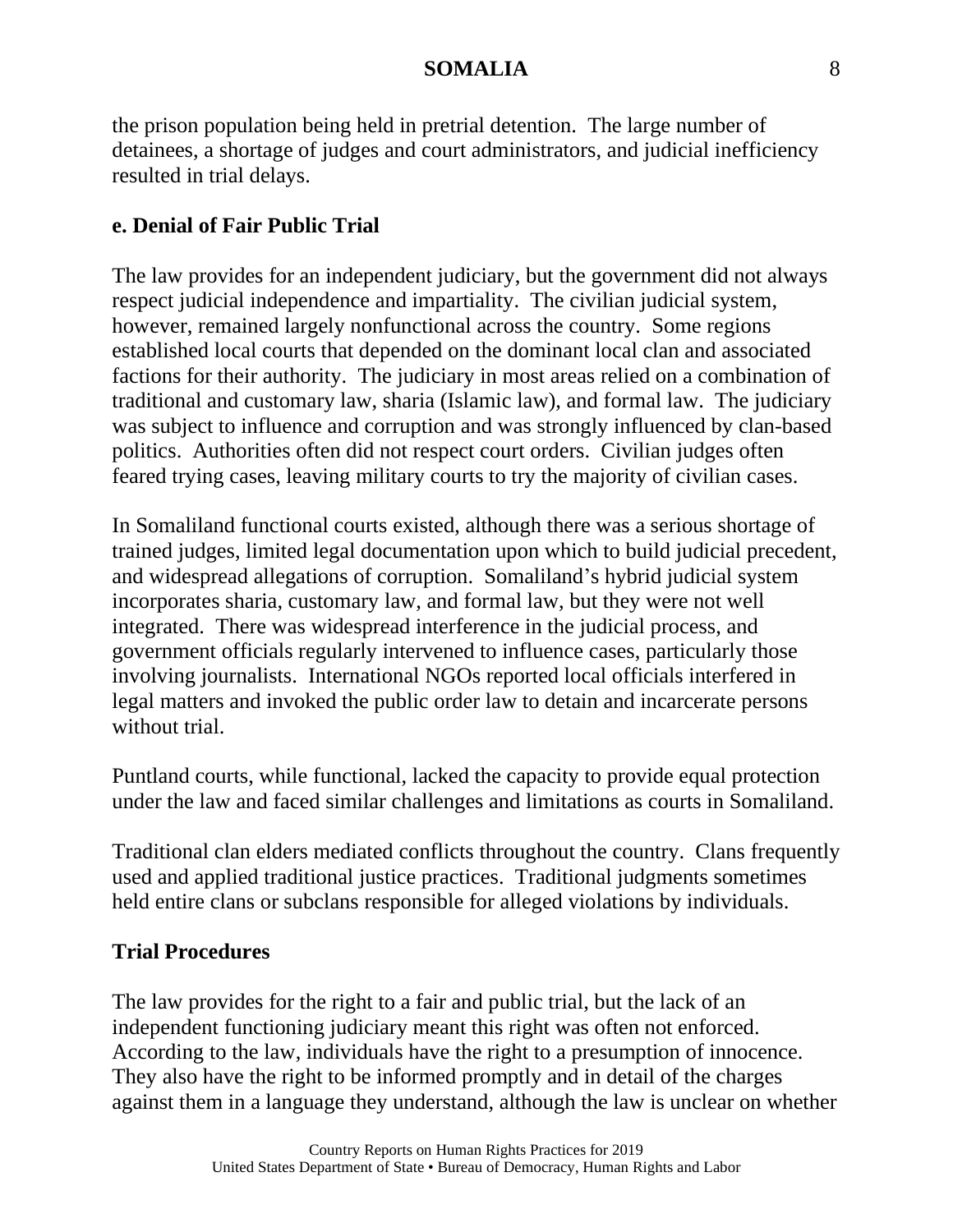the right to translation applies through all appeals. Detainees have the right to be brought before a competent court within 48 hours of arrest, to communicate with an attorney of their choice (or have one provided at public expense if indigent), and to not be compelled to incriminate themselves. Authorities did not respect most rights relating to trial procedures. Clan politics and corruption often impeded access to a fair trial. The law does not address confronting witnesses, the right to appeal a court's ruling, the provision of sufficient time and facilities to prepare a defense, or the right to present one's own evidence and witnesses.

Military courts tried civilians. Defendants in military courts rarely had legal representation or the right to appeal. Authorities sometimes executed those sentenced to death within days of the court's verdict (see section 1.a.). Some government officials continued to claim that a 2011 state of emergency decree gave military courts jurisdiction over crimes, including those committed by civilians, in areas from which al-Shabaab had retreated. There were no clear indications whether this decree remained in effect according to government policy, statements, or actions, although the initial decree was for a period of three months and never formally extended.

In Somaliland defendants generally enjoyed a presumption of innocence and the right to a public trial, to be present at trial, and to consult an attorney at all stages of criminal proceedings. The government did not always inform defendants promptly and in detail of the charges against them and did not always provide access to government-held evidence. The government did not provide defendants with dedicated facilities to prepare a defense but generally provided adequate time to prepare. The government provided defendants with free interpretation or paid for private interpretation if they declined government-offered interpretation from the moment charged through all appeals. Defendants could question witnesses, present witnesses and evidence in their defense, and appeal court verdicts.

Somaliland provided free legal representation for defendants who faced serious criminal charges and could not afford a private attorney. Defendants had the right not to be compelled to testify or confess guilt. A functioning legal aid clinic existed.

In Puntland clan elders resolved the majority of cases using customary law. The administration's more formalized judicial system addressed cases of those with no clan representation. Defendants generally enjoyed a presumption of innocence, the right to a public trial, the right to be present and consult an attorney at all stages of criminal proceedings, and the right to appeal. Authorities did not always inform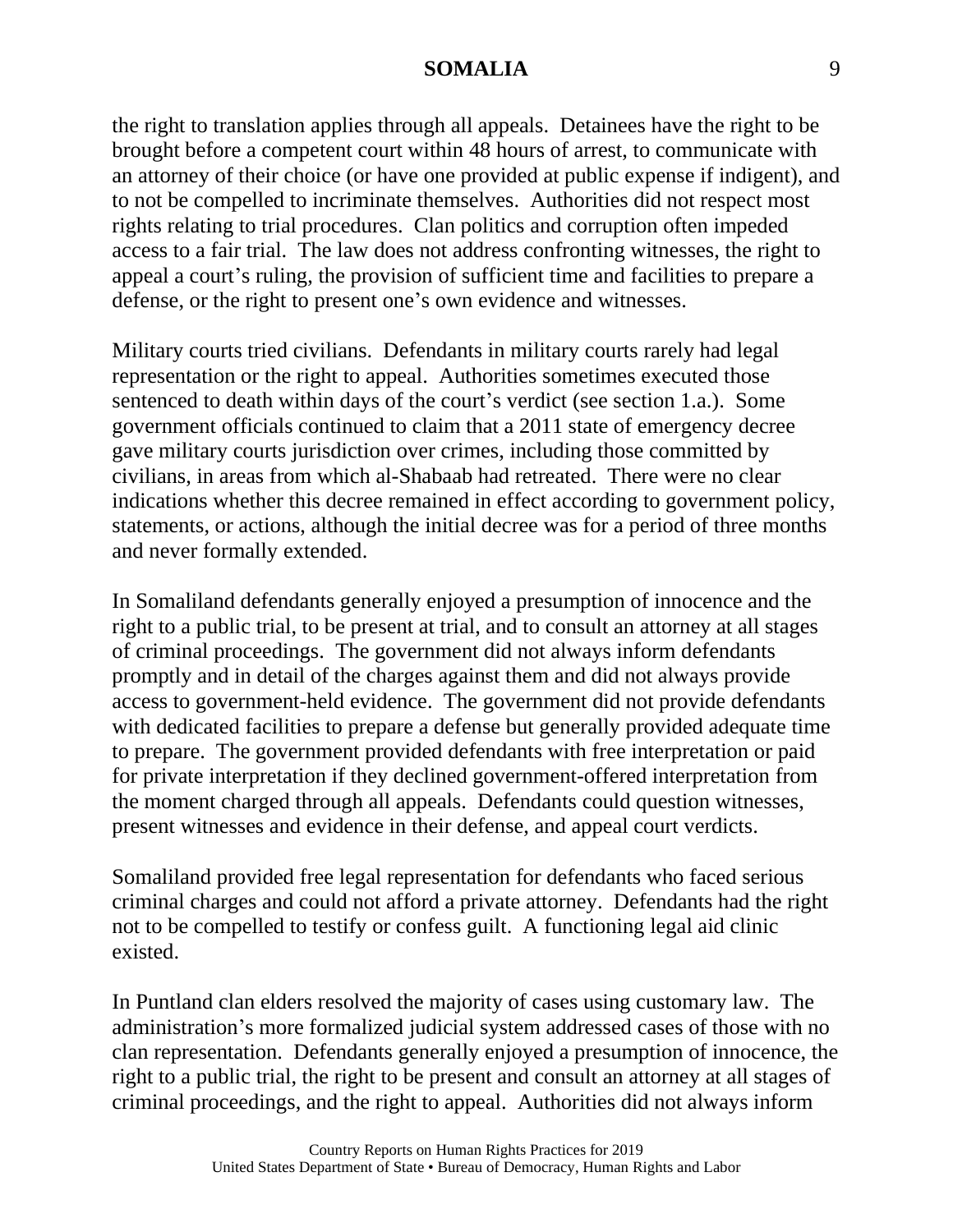defendants promptly and in detail of the charges against them. Defendants had the right to present their own witnesses and evidence. Authorities did not provide defendants with dedicated facilities to prepare a defense but generally provided adequate time to prepare. Puntland authorities provided defendants with free interpretation services when needed. The government often delayed court proceedings for an unreasonable period.

There was no functioning formal judicial system in al-Shabaab-controlled areas. In sharia courts, defendants generally did not defend themselves, present witnesses, or have an attorney represent them.

# **Political Prisoners and Detainees**

Government and regional authorities arrested journalists as well as other persons critical of authorities, although arrests and harassment in Mogadishu substantially subsided since President Farmaajo's election in 2017. Neither government nor NGO sources provided any estimate of the number of political prisoners.

In December 2018 the candidate for South West State presidential election and prominent defector from the al-Shabaab leadership, Mukhtar Robow, was detained by AMISOM soldiers and brought to Mogadishu, where he was placed in the custody of NISA and later moved into house arrest.

Somaliland authorities continued to detain Somaliland residents employed by the federal government in Mogadishu, sometimes for extended periods. Somaliland authorities did not authorize officials in Mogadishu to represent Somaliland within or to the federal Somali government and viewed such actions as treason, punishable under the law of Somaliland.

In September, Somaliland authorities arrested the editor of a news website and the director of a television station and shut down both the website and the station.

# **Civil Judicial Procedures and Remedies**

There were no known lawsuits seeking damages for, or cessation of, human rights abuses in any region during the year, although the provisional federal constitution provides for "adequate procedures for redress of violations of human rights."

# **Property Restitution**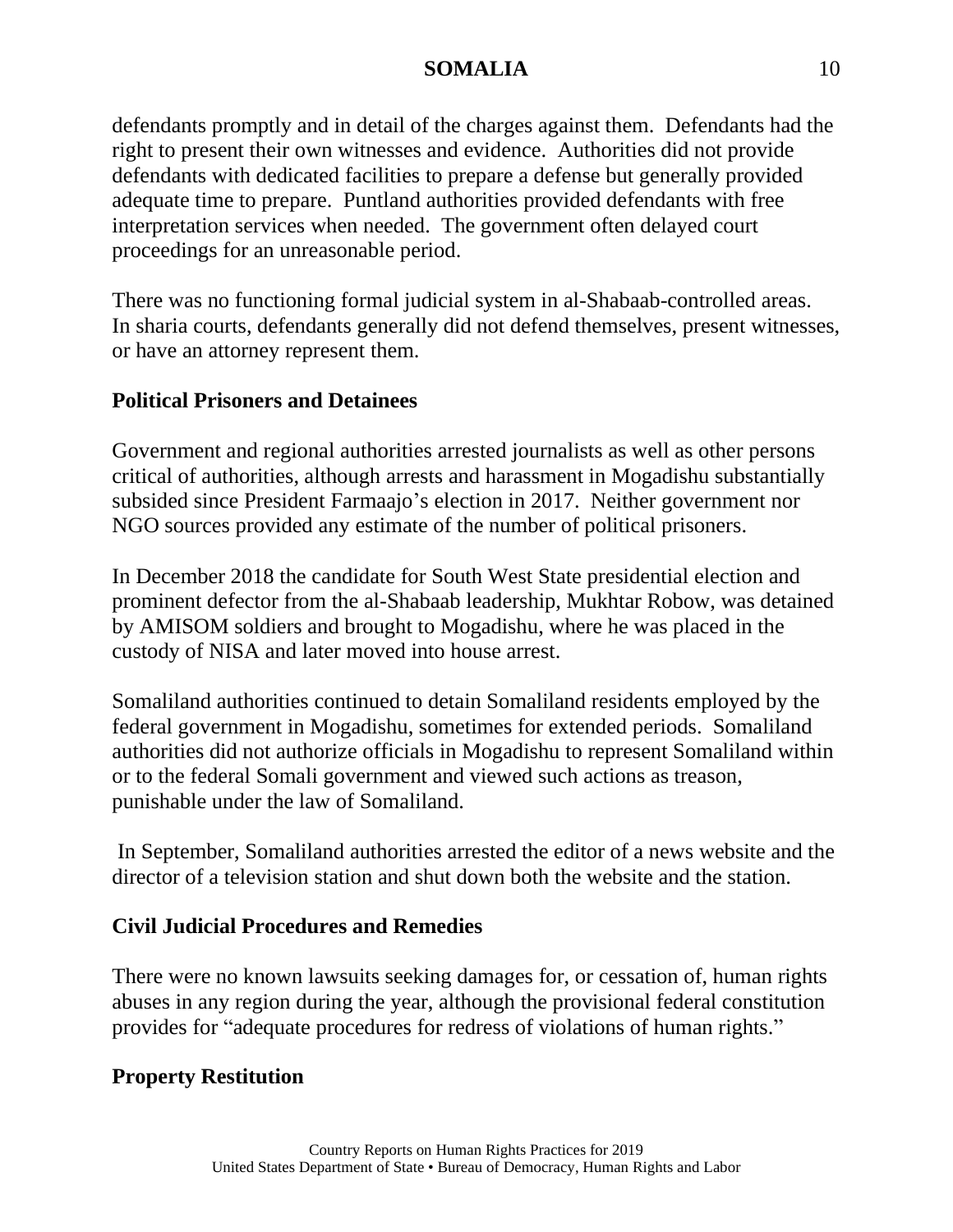In Mogadishu the government and nonofficial actors evicted persons, primarily internally displaced person (IDP) returnees, from their homes without due process (see section 2.d.).

# **f. Arbitrary or Unlawful Interference with Privacy, Family, Home, or Correspondence**

According to the provisional federal constitution, "every person has the right to own, use, enjoy, sell, and transfer property" and the private home is inviolable. Nonetheless, authorities searched property without warrants.

Government and regional authorities harassed relatives of al-Shabaab members.

# **g. Abuses in Internal Conflicts**

Killings: Conflict during the year involving the government, militias, AMISOM, and al-Shabaab resulted in death, injury, and displacement of civilians. Islamic State-Somalia claimed attacks against Somali authorities and other targets in Puntland, where it is based, and around Mogadishu, but there was little local reporting on its claims. State and federal forces killed civilians and committed sexual and gender-based violence, although there was a reduction in reported abuses. Clan-based political violence involved revenge killings and attacks on civilian settlements. Clashes between clan-based forces and with al-Shabaab in Puntland and Galmudug, Lower Shabelle, Middle Shabelle, Lower Juba, Baidoa, and Hiiraan regions also resulted in deaths.

According to the most recent UNSOM reports, between January and October 2018, security force attacks against al-Shabaab, other armed groups or individuals, and civilians resulted in civilian deaths, with casualties attributed to state security actors (238 total deaths and injuries) and AMISOM (eight deaths and injuries). Al-Shabaab caused significant civilian casualties, including 611 deaths and injuries, during that period. Other militias were responsible for 77 deaths and injuries.

In addition the UN's Country Task Force on Monitoring and Reporting recorded 222 children killed and 481 children maimed from January through December, the majority at the hands of al-Shabaab.

According to UNSOM reports, 1,117 cases of civilian casualties, including killings and injuries, were recorded between January and October 2018.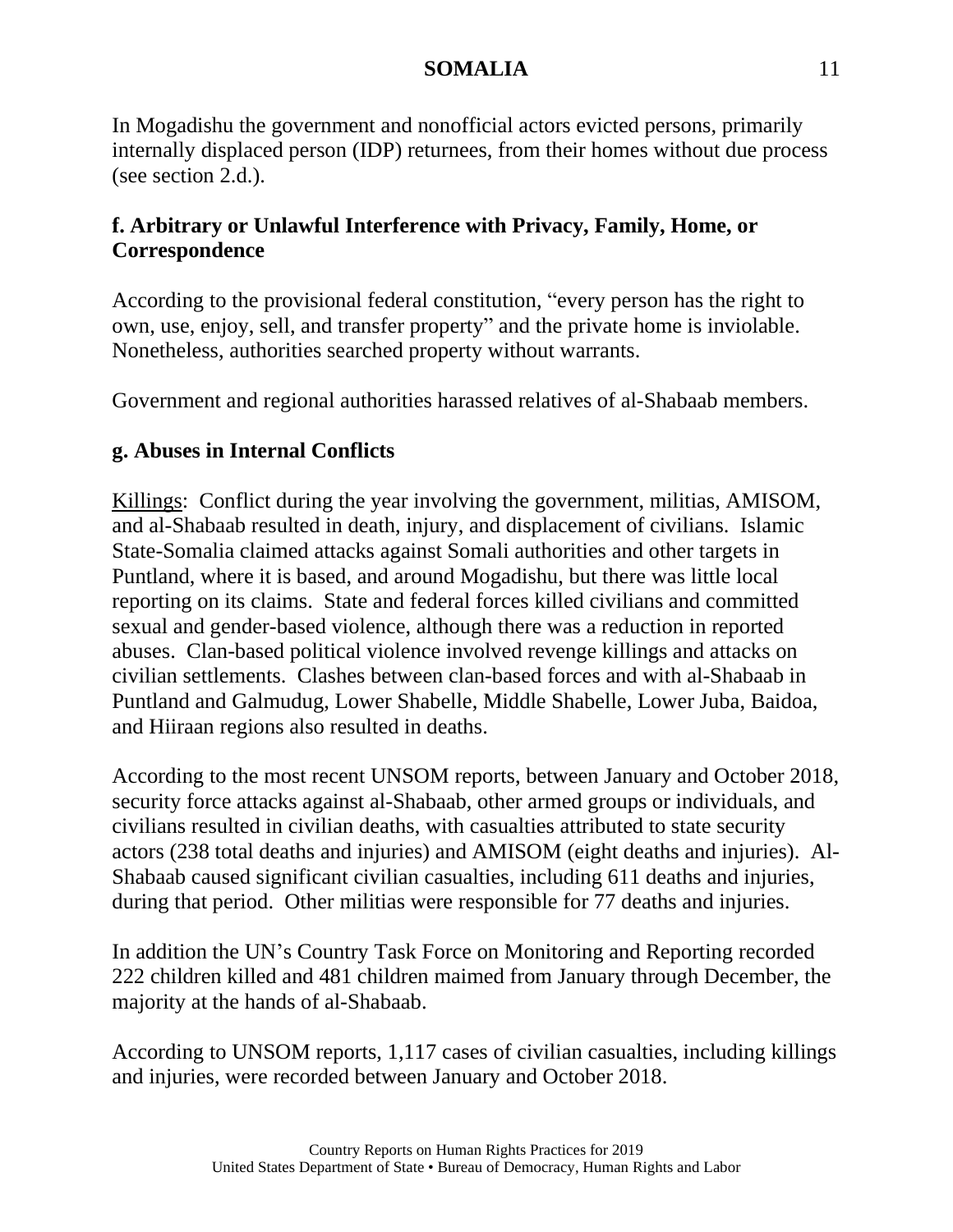Al-Shabaab committed religiously and politically motivated killings that targeted civilians affiliated with the government and attacks on humanitarian NGO employees, UN staff, and diplomatic missions. Al-Shabaab often used suicide attacks, mortar attacks, and improvised explosive devices (IEDs). It also killed prominent peace activists, community leaders, clan elders, electoral delegates, and their family members for their roles in peace building, and it beheaded persons accused of spying for and collaborating with Somali national forces and affiliated militias. Al-Shabaab justified its attacks on civilians by casting them as false prophets, enemies of Allah, or as aligned with al-Shabaab's enemies.

Al-Shabaab claimed responsibility for a daylong siege in March of a hotel in Mogadishu in which 25 persons were killed and more than 130 injured.

Abductions: UNSOM recorded 176 abductions of civilians between January and August 2018, of which al-Shabaab committed a majority.

Between January and December, the UN Monitoring and Reporting Mechanism reported more than 1,150 verified incidents of children abducted by al-Shabaab, clan militias, or unknown armed elements.

Physical Abuse, Punishment, and Torture: Government forces, allied militias, men wearing uniforms, and AMISOM troops used excessive force, including torture, and raped women and girls, including IDPs. While the army arrested some security force members accused of such abuse, impunity was the norm.

Al-Shabaab also committed sexual violence, including through forced marriages.

According to the UN Mine Action Service, IEDs killed at least 280 persons and injured 220 between January and September 2018, with civilians constituting 43 percent of casualties. Lower Shabelle and Benadir were the primary regions affected by IEDs.

Child Soldiers: During the year there were continued reports of the SNA and allied militias, the ASWJ, and al-Shabaab using child soldiers.

UN officials documented the recruitment and use through March of more than 600 children, primarily by al-Shabaab, with the SNA, clan militias, the ASWJ, and other armed elements also reportedly recruiting children.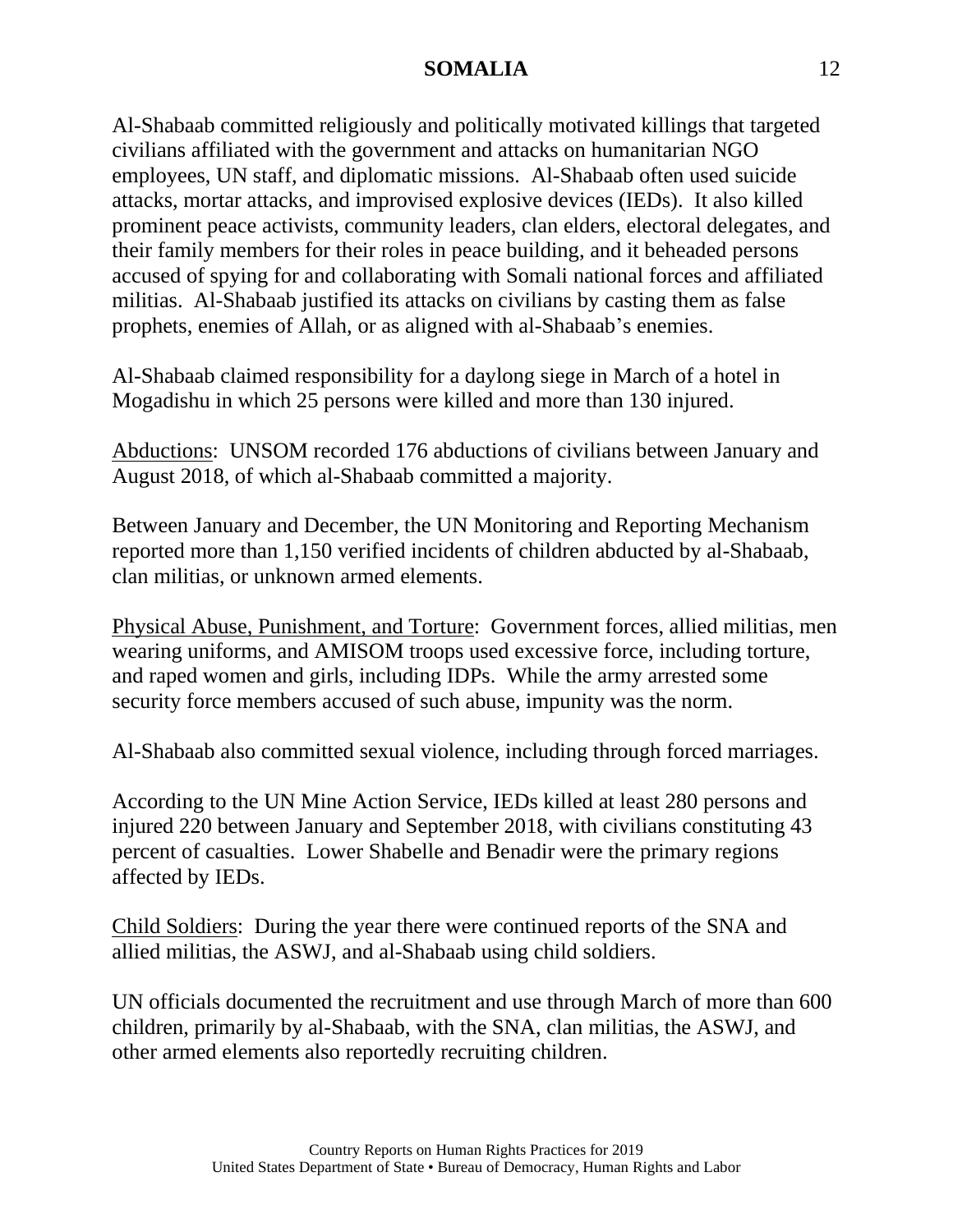Implementation of the government's 2012 action plan with the United Nations to end the recruitment and use of children by the national army remained incomplete.

Between January and December, the Ministry of Defense Child Protection Unit (CPU) carried out six screenings of hundreds of SNA soldiers at Somali bases in order to raise awareness about child soldier recruitment and verify the numbers of children in Somali Security Sector units. As of December the CPU found four child soldiers at one of the bases it examined. The four children were returned to their families. The unit acknowledged the difficulties it had in reaching some other bases and noted the risk of child recruitment in areas of Benadir, South West State, Hirshabelle, and Galmudug due to the presence of strong militias. The CPU continued the use of biometric registration and reported it had been a useful tool for increasing accountability in the police and military and helped detect and deter child soldier recruitment.

In the absence of birth registration systems, it was often difficult to determine the age of national security force recruits.

Al-Shabaab continued to recruit and force children to participate in direct hostilities, including suicide attacks. According to the UN's Country Task Force on Monitoring and Reporting, from January to December, 1,495 children were recruited and used by armed forces and groups in the country. Al-Shabaab accounted for the majority of that number.

Al-Shabaab raided schools, madrassas, and mosques, and harassed and coerced clan elders to recruit children. Children in al-Shabaab training camps were subjected to grueling physical training, inadequate diet, weapons training, physical punishment, and religious training. The training also included forcing children to punish and execute other children. Al-Shabaab used children in combat, including placing them in front of other fighters to serve as human shields and suicide bombers. In addition al-Shabaab used children in support roles, such as carrying ammunition, water, and food; removing injured and dead militants; gathering intelligence; and serving as guards. The organization sometimes used children to plant roadside bombs and other explosive devices. The Somali press frequently reported accounts of al-Shabaab indoctrinating children at schools and forcibly recruiting students into its ranks.

Also see the Department of State's annual *Trafficking in Persons Report* at [https://www.state.gov/trafficking-in-persons-report/.](https://www.state.gov/trafficking-in-persons-report/)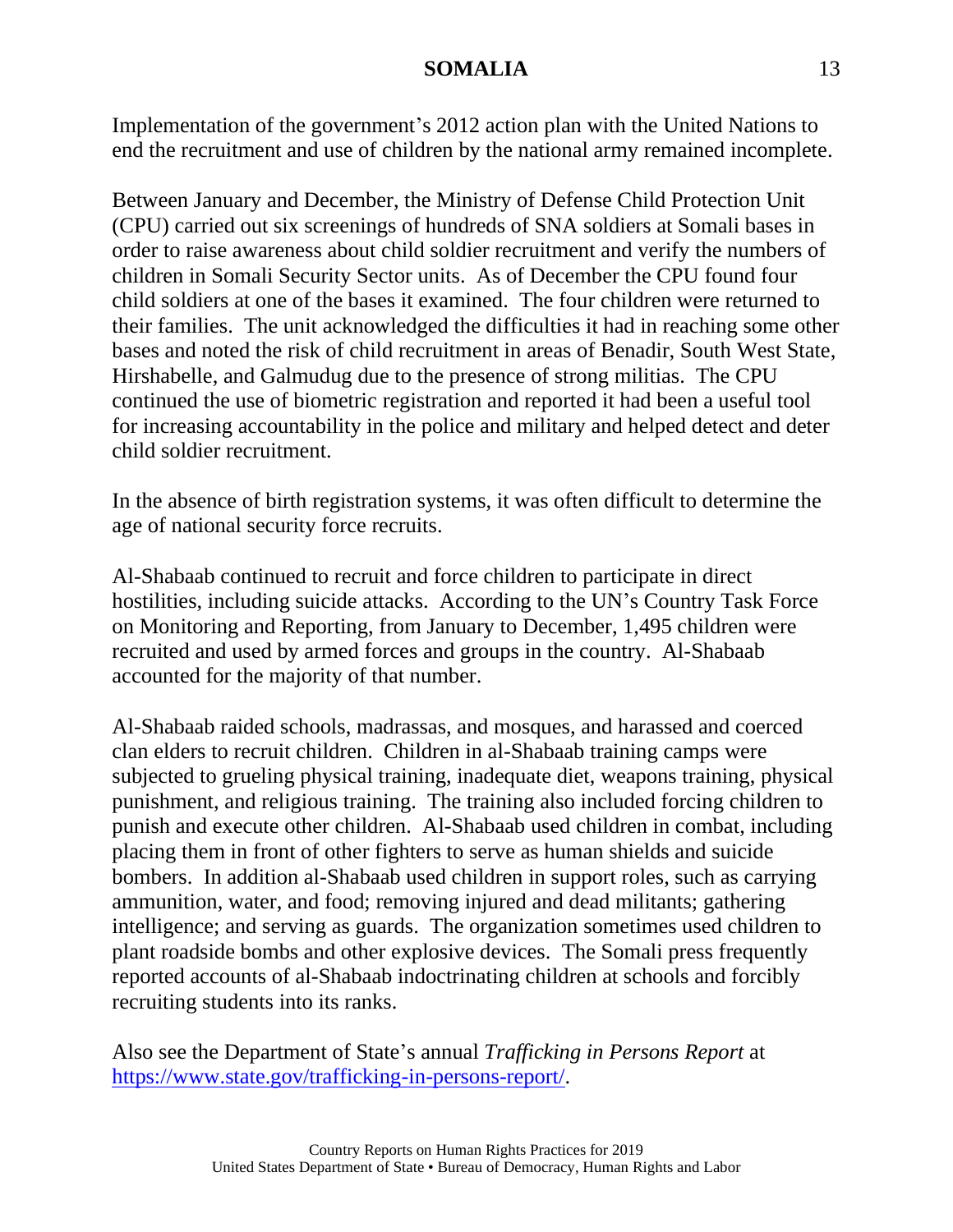Other Conflict-related Abuse: Armed groups, particularly al-Shabaab but also government forces and militia, deliberately restricted the passage of relief supplies and other items indispensable to the survival of the civilian population as well as access by humanitarian organizations, particularly in the southern and central regions.

Humanitarian workers regularly faced checkpoints, roadblocks, extortion, carjacking, and bureaucratic obstacles. As of August there were reports of 51 incidents in which humanitarian access was denied by armed groups or security incidents.

In January al-Shabaab claimed responsibility for an indirect fire attack on the main compound of the United Nations in Mogadishu, injuring two UN staff members and one contractor.

Al-Shabaab seized relief supplies. From January to December, there were 51 verified incidents of denial of humanitarian access. Conflict in contested territories of Sool and Sanaag, between Somaliland and Puntland, escalated early in the year, particularly around Tukaraq in the Sool region, restricting humanitarian access. NGOs reported incidents of harassment by local authorities in both Somaliland and Puntland.

Al-Shabaab restricted medical care, including by impeding civilian travel to other areas to receive care, destroying medications provided by humanitarian agencies, and closing medical clinics.

International aid organizations evacuated their staff or halted food distribution and other aid-related activities in al-Shabaab-controlled areas due to killings, extortion, threats, harassment, expulsions, and prohibitions by al-Shabaab.

The Islamic State in Somalia targeted business leaders for extortion in urban areas in an attempt to leave the remote mountains in Puntland where it had operated the last three years. It then targeted those businesses with violence when they did not pay the extortion demands.

During the year according to the Office of the UN High Commissioner for Refugees (UNHCR), due to insecurity and a worsening drought, more than 5,000 Somalis sought refuge in Ethiopia through November--approximately four times the total number of Somalis who fled to Ethiopia in 2018.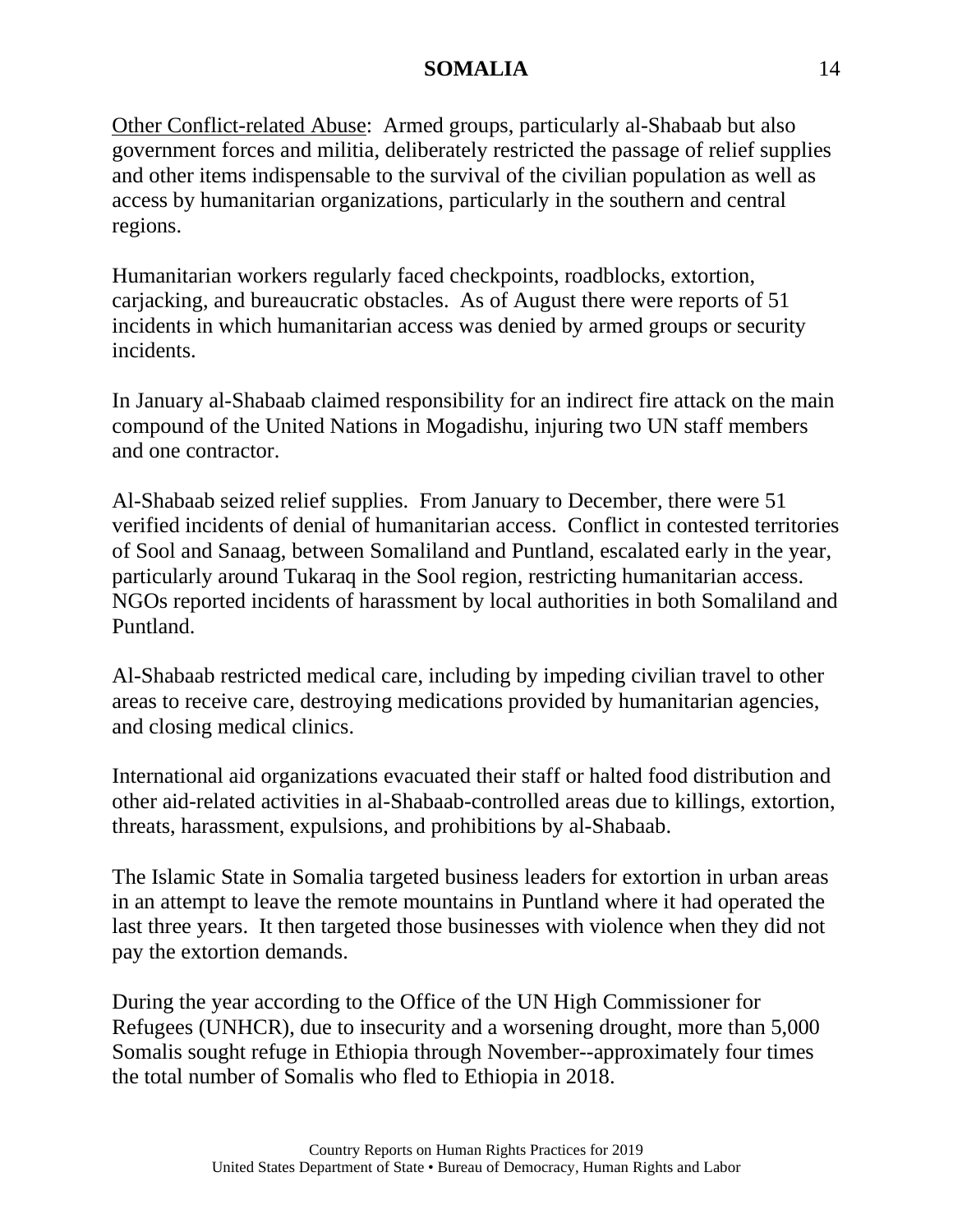Some marginalized communities, particularly the Somali Bantu/Jareerweyn, reported they were victims of attacks with no recourse since regional administrations characterized incidents as clan conflicts.

# **Section 2. Respect for Civil Liberties, Including:**

# **a. Freedom of Expression, Including for the Press**

The law provides for freedom of speech, including for the press, but neither federal nor regional authorities respected this right. The Somali penal code criminalizes the spreading of "false news," which it does not define, with penalties including imprisonment of up to six months. The government; government-aligned militias; authorities in Somaliland and Puntland, South West State, Galmudug, Jubaland, ASWJ, al-Shabaab; and unknown assailants killed, abused, and harassed journalists with impunity (see sections 1.a., 1.d., and 1.g.).

Somaliland law prohibits publication or circulation of exaggerated or tendentious news capable of disturbing public order, and officials used the provision to charge and arrest journalists.

Puntland law limits freedom of opinion and expression through broadly worded limitations--including conformity with moral dignity, national stability, and personal rights of others--and allows for exceptions from the right to freedom of expression in times of war or other public emergency.

Freedom of Expression: Individuals in government-controlled areas risked reprisal for criticizing government officials, particularly for alleged official corruption or suggestions that officials were unable to manage security matters. Such interference remained common outside the capital, particularly in Puntland and Somaliland.

In March a senior official in the FGS Ministry of Foreign Affairs was fired after posting a story on Twitter calling for his country to establish ties with Israel and echoing his support for such an idea. He went into self-imposed exile, claiming that his safety and security had been undermined by the publicity of his firing.

In April and May, the Somaliland government arrested a journalist, an opposition youth leader, a civil servant, and a member of parliament for criticizing the government, either in online media or in public settings. Two were sentenced to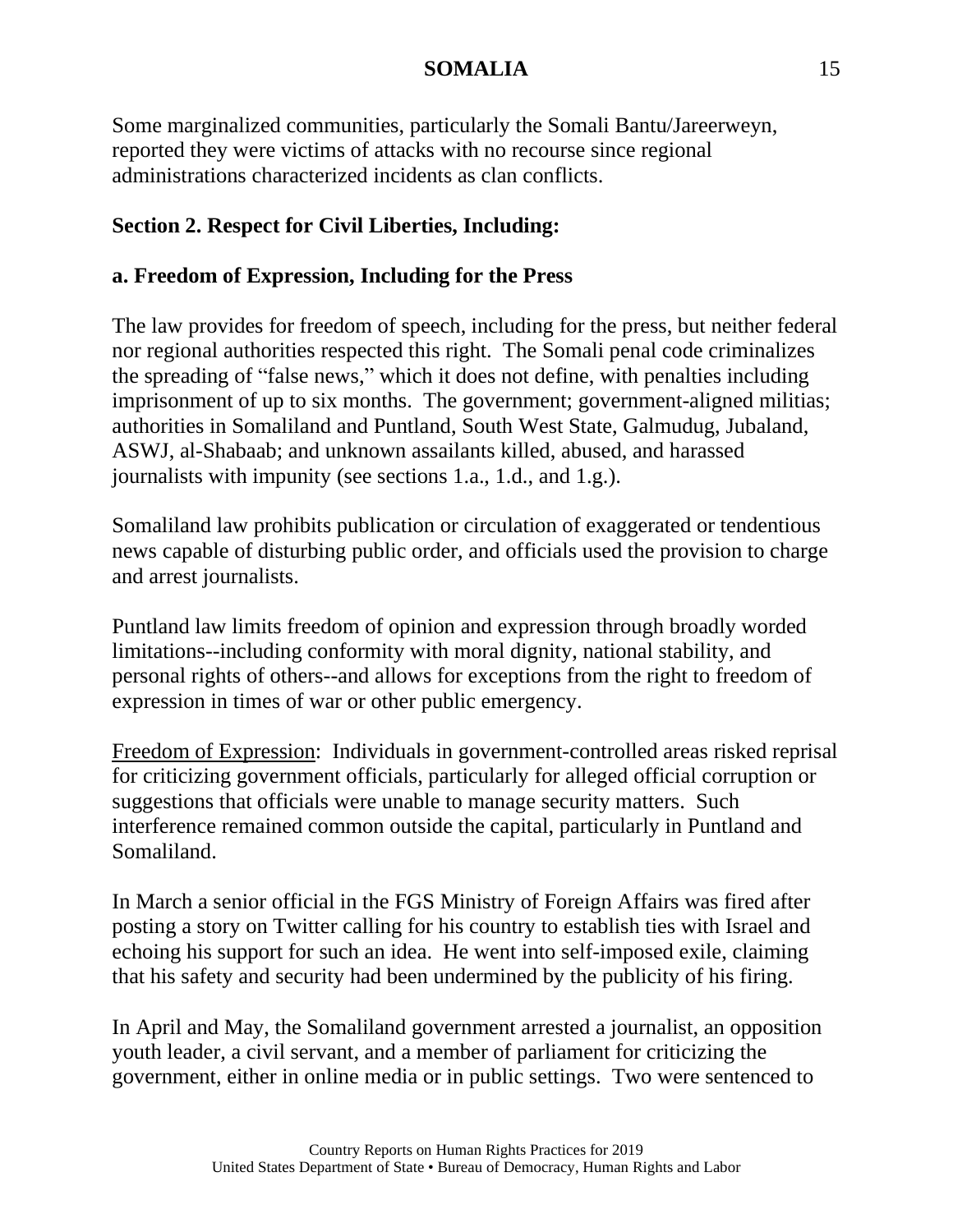six months in prison, one was released after 32 days of detention, and the other was awaiting trial (see also section 1.d., Arbitrary Arrest and Detention).

Press and Media, Including Online Media: Independent media were active and expressed a wide variety of views, although self-censorship was common due to a history of arbitrary arrest of journalists and of search and closure of media outlets that criticized the government. Eight outlets were closed, suspended, or blocked by government authorities, including four in Somaliland. Reports of such interference occurred in Mogadishu and remained common outside the capital, particularly in Puntland and Somaliland. Government authorities maintained editorial control over state-funded media and limited the autonomy of private outlets through direct and indirect threats. Threats were often applied through unilateral actions of security and other institutions.

Somaliland authorities continued to fine and arbitrarily arrest journalists for defamation and other alleged crimes, including meeting with colleagues. Prison terms ranged from a few days to several months, and fines could be as high as 573,000 shillings (\$1,000). Journalists were intimidated and imprisoned for conducting investigations into corruption or topics deemed sensitive, such as investment agreements regarding the Berbera Port or the conflict between Somaliland and Puntland over the disputed Sool and Sanaag regions.

Puntland authorities in September demanded all journalists register with the information ministry, threatening that those who acted "unprofessionally" could be barred. Police also raided a privately owned radio station for reporting that a detainee had died during interrogation. Police also issued an arrest warrant for the station's editor.

Violence and Harassment: Between January and December, the National Union of Somali Journalists (NUSOJ) documented 25 cases of arbitrary arrests or prolonged detentions of journalists and other media workers, of which nine occurred in Somaliland and eight occurred in Hirshabelle. Al-Shabaab claimed responsibility for three killings of journalists during the year. During the year the NUSOJ reported 17 instances in which journalists faced physical intimidation, including beatings, bullets being fired, and equipment being confiscated. In a July 2018 case, a soldier in Mogadishu killed a television cameraman; the death allegedly resulted from a personal property dispute. In July the government made public a military court verdict sentencing the soldier in absentia to five years' imprisonment. The soldier fled and remained a fugitive.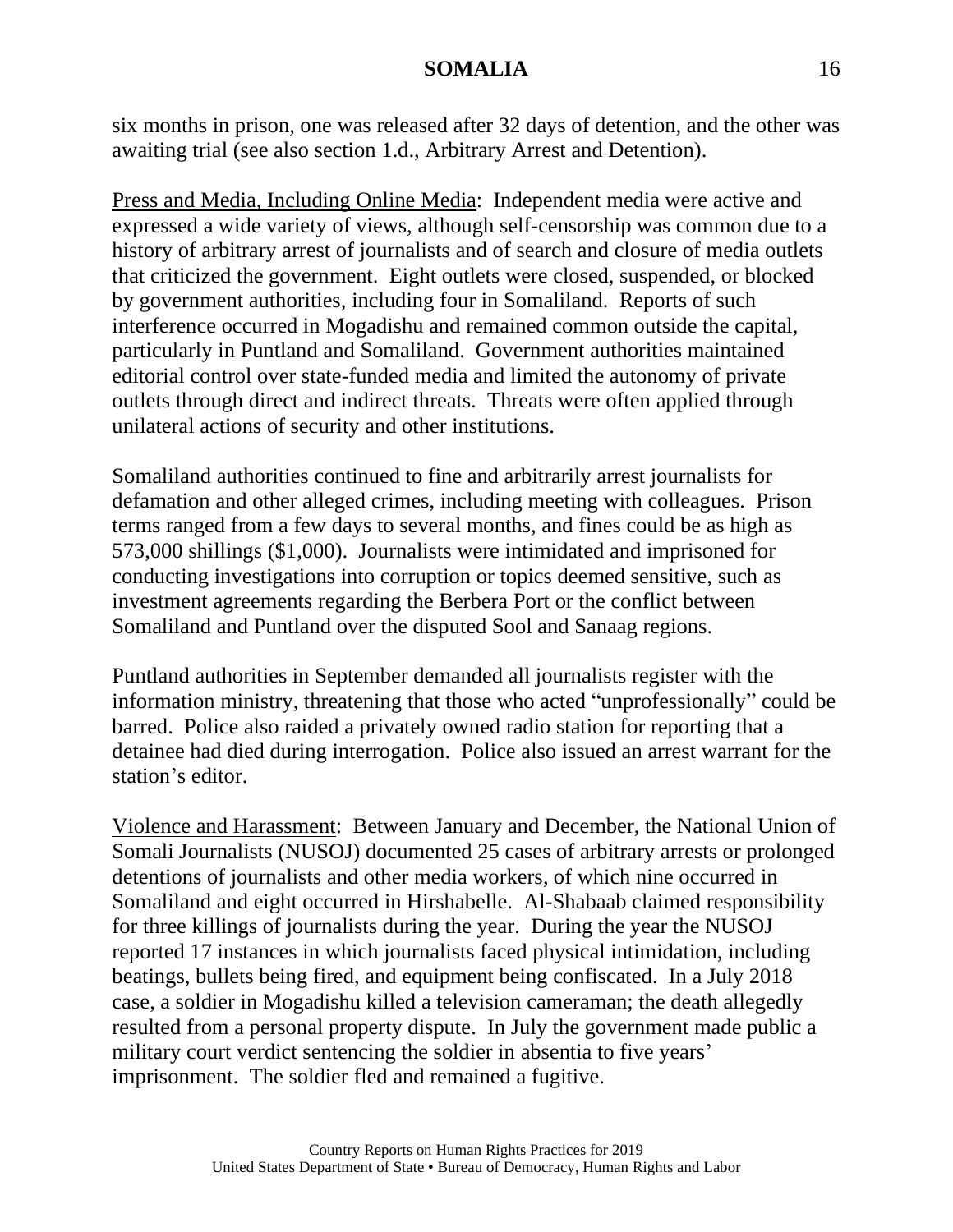Although security forces often acted with impunity against journalists, in a few cases the government took action against abusers. In March, Somalia's court of armed forces took two soldiers from the Presidential Guard Brigade into custody after they had been charged with abusing and threatening two journalists. Another member of the Presidential Guard was accused in June of kicking and punching a journalist covering the commemoration of the country's independence day.

There were several incidents during the year similar to the following one: In March armed police officers raided the office of Universal TV in Mogadishu in the middle of a live broadcast and reportedly began firing inside the building. No injuries were reported, but the minister of internal security vowed to initiate an investigation into the incident.

In July, two journalists were killed in an al-Shabaab attack and overnight siege on a hotel in Kismayo along with 24 other persons. They were the first journalists killed during the year.

In January a Radio Daljir journalist was reportedly accosted during a Puntland Security Force press briefing, following similar reports of targeted harassment in November and December 2018.

According to the Somaliland Journalists Association, local authorities continued to harass and arbitrarily detain journalists systematically. In June, Somaliland authorities shut down two privately owned television stations for two weeks. Authorities lifted the ban after they reached a "mutual understanding" with the stations. Most observers saw this as pressure on the stations to self-censor their content (see also section 1.e., Political Prisoners and Detainees).

Journalists based in the Lower Juba region continued to report that local security authorities harassed them.

Censorship or Content Restrictions: Journalists engaged in rigorous selfcensorship to avoid reprisals.

In February a regional court in Somaliland suspended the publication *Foore* for one year and fined its editor in chief three million Somaliland shillings (\$350) after claiming the publication had printed false news and antinational propaganda when it ran an October 2018 article about construction of a new presidential palace.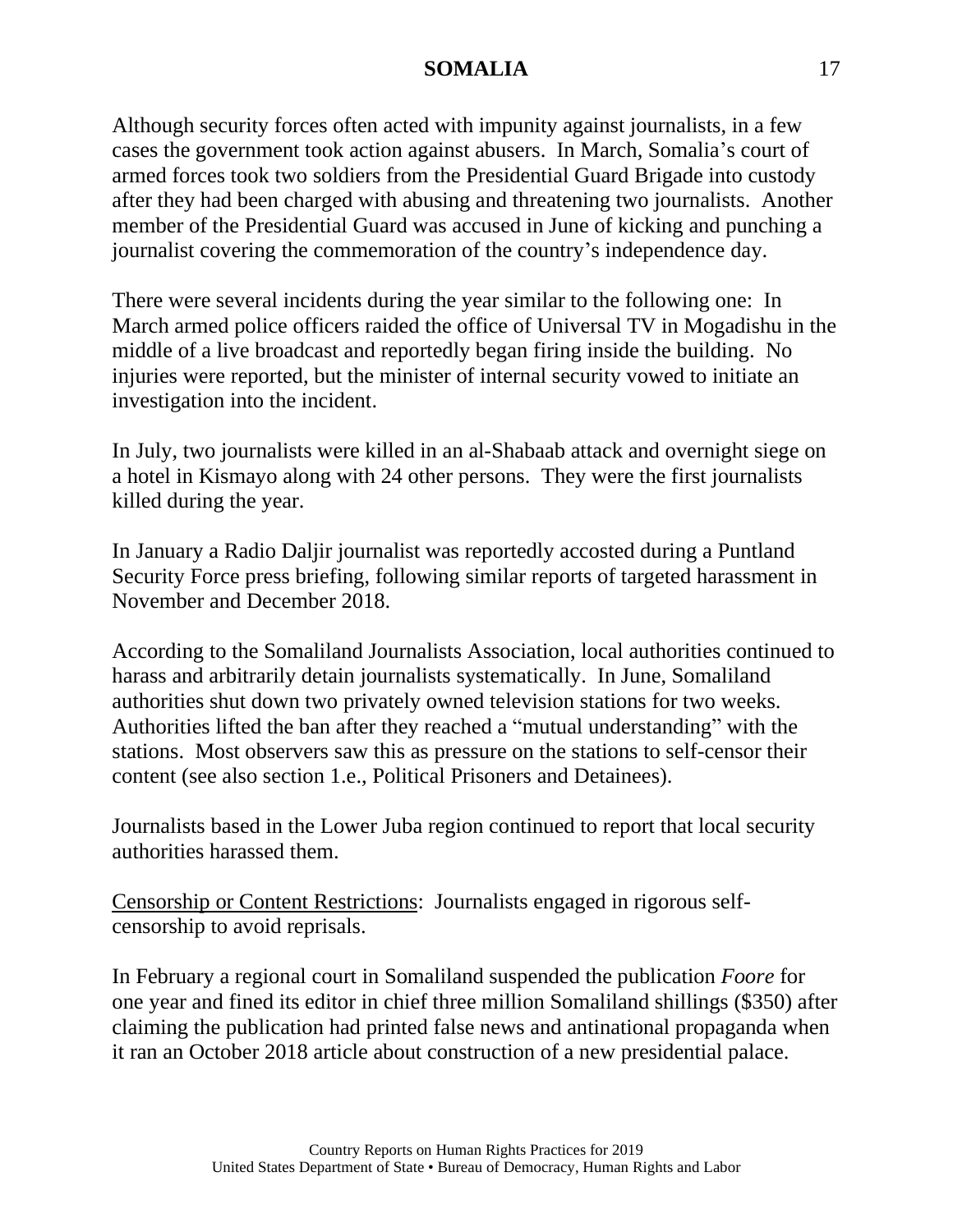Al-Shabaab banned journalists from reporting news that undermined Islamic law as interpreted by al-Shabaab and forbade persons in areas under its control from listening to international media outlets.

Libel/Slander Laws: Laws providing criminal penalties for publication of "false news" existed in all three entities. Puntland and Somaliland authorities prosecuted journalists for libel.

National Security: Federal and regional authorities cited national security concerns to suppress criticism and prevent press coverage of opposition political figures.

# **Internet Freedom**

Authorities restricted access to the internet, but there were no credible reports that the government monitored private online communications without appropriate legal authority.

Al-Shabaab prohibited companies from providing access to the internet and forced telecommunication companies to shut data services in al-Shabaab-controlled areas.

In May the minister of education threatened to block access to social media websites following allegations of cheating during national exams. While there were no reports that the ministry blocked the sites during the subsequent phase of testing, a high court ruled the action to be permissible.

# **Academic Freedom and Cultural Events**

There were no official restrictions on academic freedom in Somalia, but academics practiced self-censorship.

Puntland required individuals to obtain government permits to conduct academic research.

Except in al-Shabaab-controlled areas, there were no official restrictions on attending cultural events, playing music, or going to the cinema. The security situation, however, effectively restricted access to and organization of cultural events in the southern and central regions.

# **b. Freedoms of Peaceful Assembly and Association**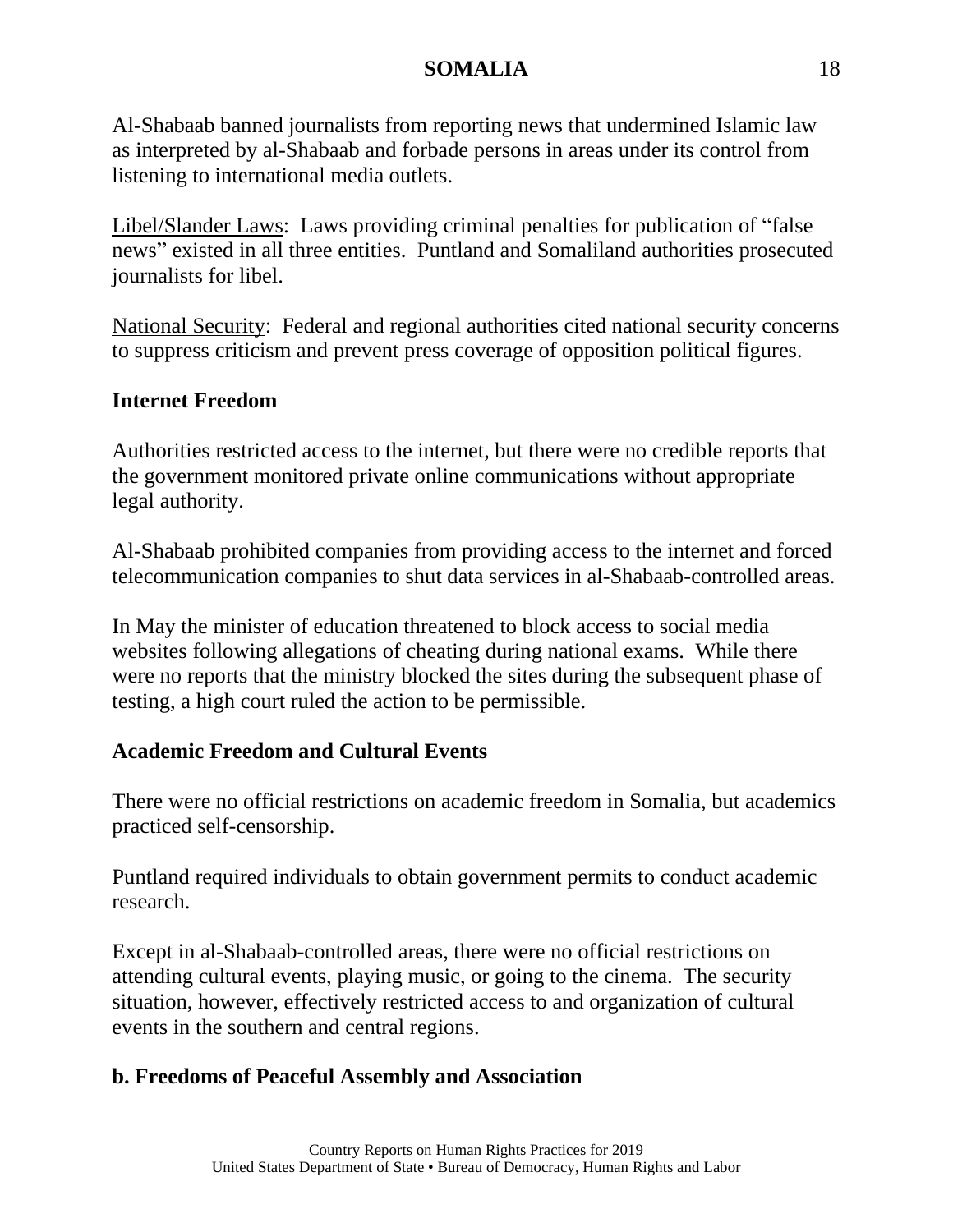### **Freedom of Peaceful Assembly**

The law provides for freedom of peaceful assembly, but the government limited this right. A general lack of security effectively limited this right as well. The federal Ministry of Internal Security continued to require its approval for all public gatherings, citing security concerns, such as the risk of attack by al-Shabaab suicide bombers.

In September, South West State police detained seven civilians, including a journalist and a woman, for holding allegedly illegal political meetings in Baidoa and publicly criticizing the FGS's decision to block the former president Sharif Sheikh Ahmed's travel to Kismayo to attend Jubaland president Madobe's inauguration ceremony. They were charged with association for the purpose of committing crimes and four of them, including the journalist, were sentenced to three months' imprisonment and fine of 174,000 shillings (\$300) each.

Federal member state and local authorities issued measures curtailing freedom of association to maintain security. In September the Jubaland cabinet and South West State minister of interior publicly announced that political meetings could only occur with prior permission from the state authorities. In October, Bossaso's security committee issued a letter banning all public meetings and social gatherings in the city without prior permission from the authorities.

Security forces sometimes used excessive force in handling demonstrations. In April, Mogadishu police arrested 46 persons on charges including murder, looting, and destruction of property following protests that took place in the city after a rickshaw driver and his passenger were shot to death by a police officer. Five persons were killed in the demonstrations.

The UN Panel of Experts on Somalia reported that in December 2018 regional and federal forces in South West State used lethal force against demonstrators in Baidoa, killing 15 persons. One day prior to the outbreak of the demonstrations, South West police commissioner Colonel Mahad Abdirahman Aden advocated the use of deadly force against demonstrators. In August, Abdirahman was appointed as the head of the federal Custodial Corps. In February a fact-finding commission appointed by South West State authorities acknowledged the killings but failed to name any perpetrators.

Al-Shabaab did not allow any gatherings without its prior consent.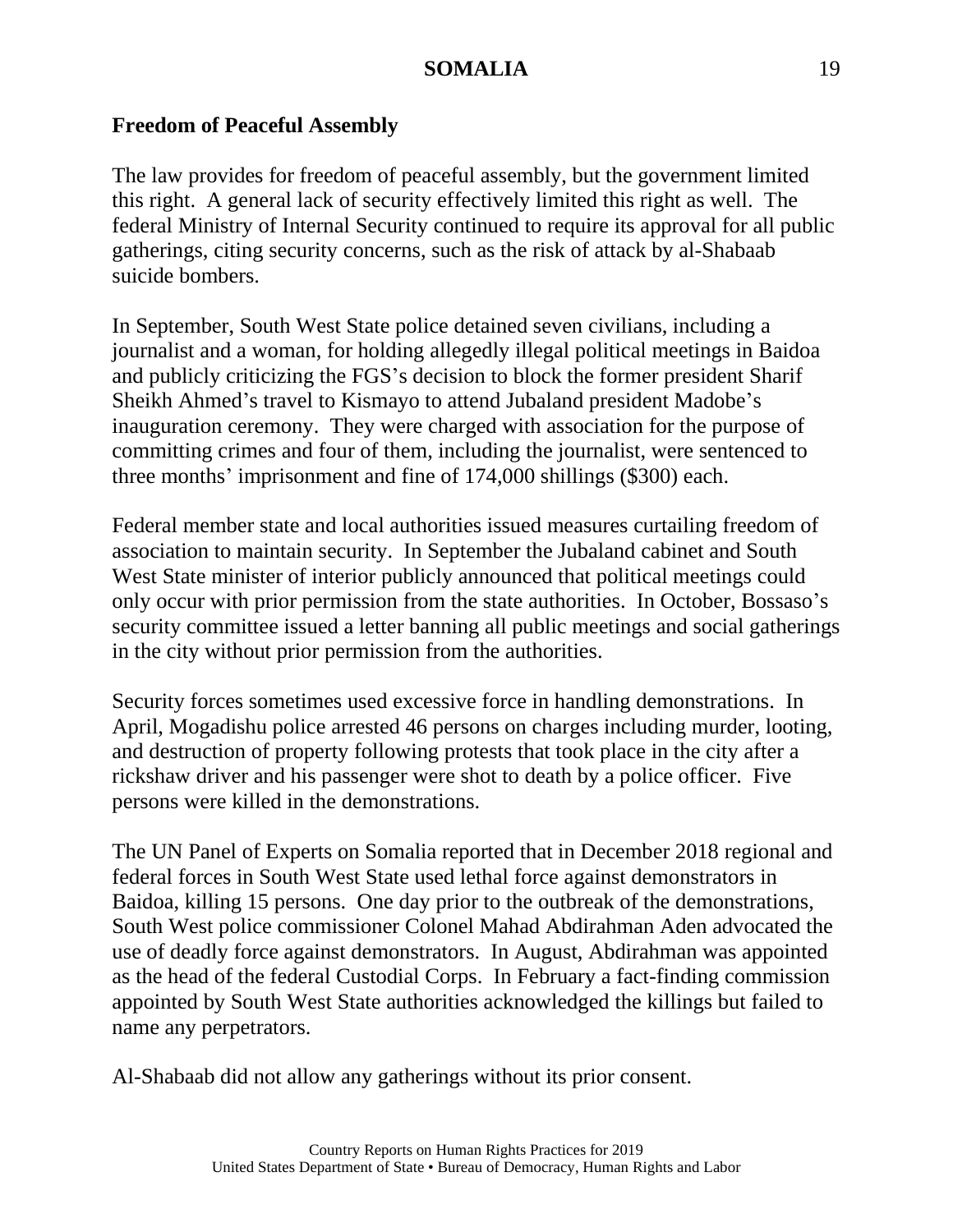### **Freedom of Association**

The law provides for freedom of association, but government officials harassed NGO workers. There were also reports that regional authorities restricted freedom of association. Al-Shabaab did not allow most international NGOs to operate in areas it controlled.

Persons in the southern and central regions outside of al-Shabaab-controlled areas could freely join civil society organizations focusing on a wide range of problems. Citizens generally respected civil society organizations for their ability to deliver social services in the absence of functioning government ministries.

Regional administrations took steps to control or gain benefit from humanitarian organizations, including by imposing duplicative registration requirements at different levels of government; attempting to control humanitarian organization contracting, procurement, and staffing; and using opaque and vague taxation.

### **c. Freedom of Religion**

See the Department of State's *International Religious Freedom Report* at [https://www.state.gov/religiousfreedomreport/.](https://www.state.gov/religiousfreedomreport/)

### **d. Freedom of Movement**

The law provides that all persons lawfully residing in the country have the right to freedom of movement, to choose their residence, and to leave the country. Freedom of movement, however, was restricted in some areas.

In-country Movement: Checkpoints operated by government forces, allied groups, armed militias, clan factions, and al-Shabaab inhibited movement and exposed citizens to looting, extortion, harassment, and violence. Roadblocks manned by armed actors and attacks on humanitarian personnel severely restricted movement and the delivery of aid in southern and central sectors of the country. In September the government temporarily banned air travel to Kismayo, Jubaland. Some observers complained this suspension was to prevent politicians from attending the inauguration of Jubaland's president, whose election was disputed.

Al-Shabaab and other nonstate armed actors continued to hinder commercial activities in the areas they controlled in the Bakool, Bay, Gedo, and Hiraan regions and impeded the delivery of humanitarian assistance.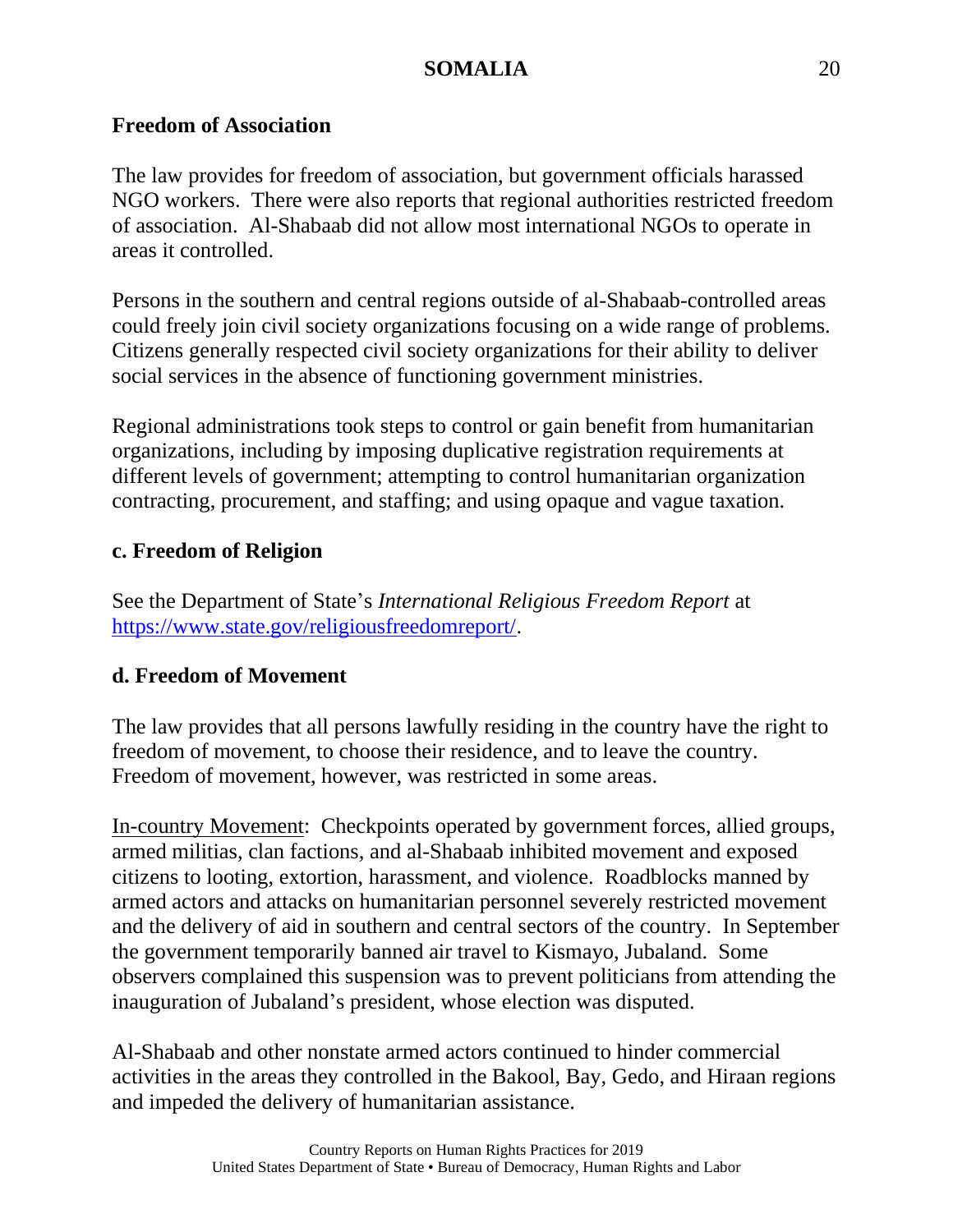The safety of humanitarian operations remained a key concern due to the volatile and unpredictable security situation. Attacks against humanitarian workers and assets impeded the delivery of aid to vulnerable populations. Through August at least 51 humanitarian personnel were directly affected by security incidents, the majority of which took place in southern and central Somalia.

Somaliland prohibited federal officials, including those of Somaliland origin who purported to represent Hargeisa's interests in Mogadishu, from entering Somaliland. It also prevented its citizens from traveling to Mogadishu to participate in FGS processes or in cultural activities.

Foreign Travel: Few citizens had the means to obtain passports. In view of widespread passport fraud, many foreign governments did not recognize Somali passports as valid travel documents.

#### **e. Internally Displaced Persons**

The government and Somaliland authorities cooperated with UNHCR and the International Organization for Migration to assist IDPs.

During the year dialogue continued between humanitarian agencies, the FGS, and regional authorities to remove checkpoints and facilitate movement of humanitarian assistance, food aid, and essential commodities.

As of September continuing conflict and drought during the year led to an increase in internal displacement. The country was home to more than 2.6 million IDPs. More than 288,000 new displacements were recorded during the year, with 150,000 primarily conflict- or security-related and 120,000 caused by drought. The food security situation remained critical but stable, due to a sustained humanitarian response, despite a poor long rainy season and flooding during the short rainy season. The UN Office for the Coordination of Humanitarian Affairs reported more than 1.2 million Somalis have been acutely food insecure and needed immediate assistance for survival. UNHCR figures indicated residents continued to be displaced, albeit at a pace much lower than in 2017 or 2018. As of September, 5.2 million persons were in need of humanitarian assistance, more than before the onset of the 2016 drought crisis.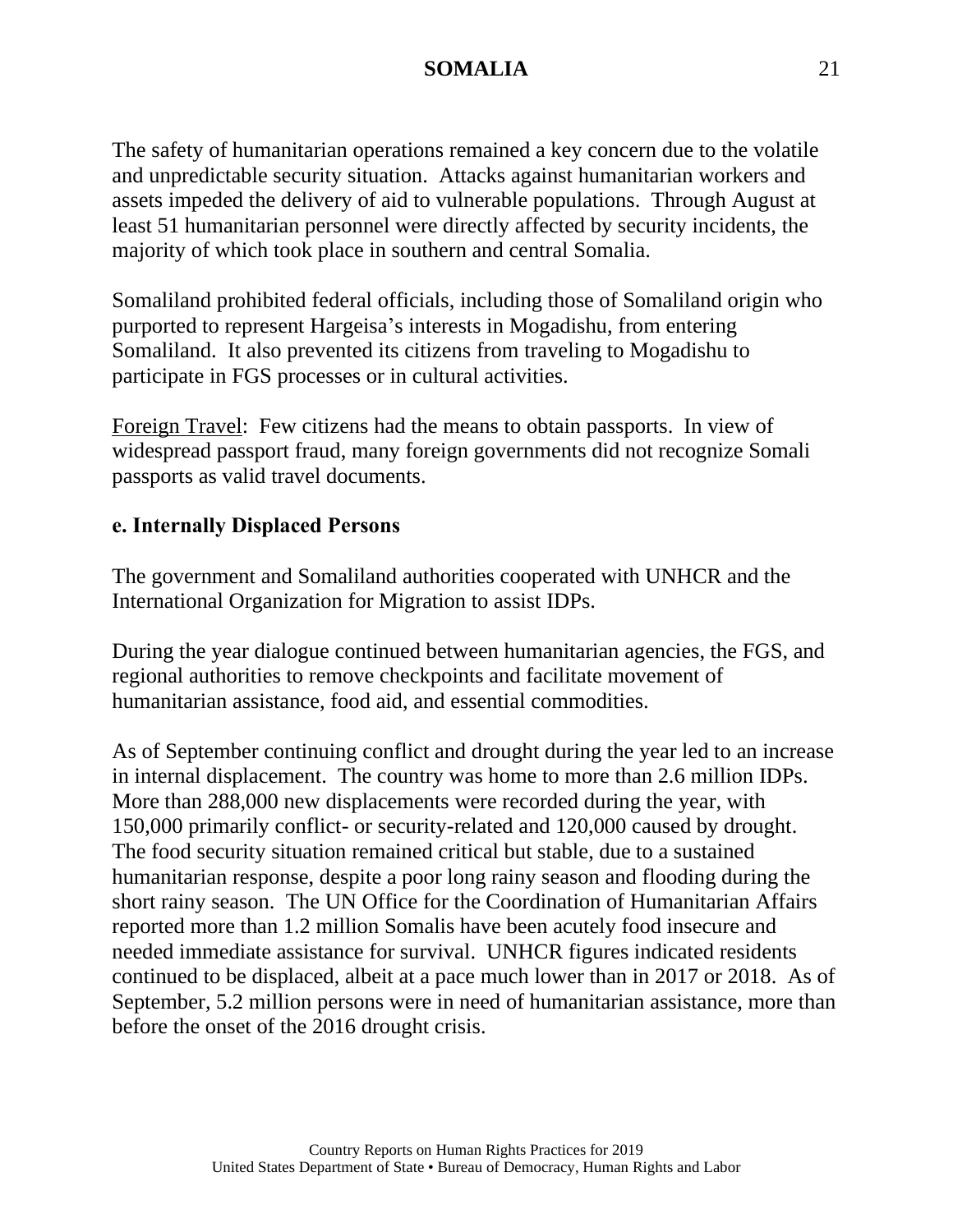UNHCR advocated for the protection of IDPs and provided some financial assistance given the group is a population of concern, and Somalis who have returned from refugee camps abroad often move to IDP camps.

While government and regional authorities were more involved in the recent famine prevention and drought response than in prior years, their capacity to respond remained extremely limited. In addition forced evictions of IDPs continued. As of June, 134,000 individuals had been evicted, including 108,000 evicted in Mogadishu. Private persons with claims to land and government authorities, for example, regularly pursued the forceful eviction of IDPs in Mogadishu. Increased reports of sexual and gender-based violence accompanied increased displacement, including reports of incidents committed by various armed groups and security personnel.

Women and children living in IDP settlements were particularly vulnerable to rape by armed men, including government soldiers and militia members. Gatekeepers in control of some IDP camps reportedly forced girls and women to provide sex in exchange for food and services within the settlements.

# **f. Protection of Refugees**

The country hosts approximately 35,000 refugees and asylum seekers, primarily from Yemen and Ethiopia, with smaller numbers from other countries, including Syria, Tanzania, and Eritrea. Economic migrants also use the country as a transit corridor en route to the Gulf, Yemen, and Europe that exposed them to exploitation and abuse, primarily by human traffickers.

FGS and Somaliland authorities cooperated with UNHCR and the International Organization for Migration to assist refugees, returning refugees, asylum seekers, stateless persons, and other persons of concern. As of September, UNHCR supported the return of more than 2,800 refugees. Another 7,700 Somalis were registered as having returned spontaneously from Yemen without the support of UNHCR.

There were frequent disruptions in return movements to Somalia due to continuing violence and conflict.

Refoulement: The law provides that every person who seeks refuge in the country has the right not to be returned or taken to any country in which that person has a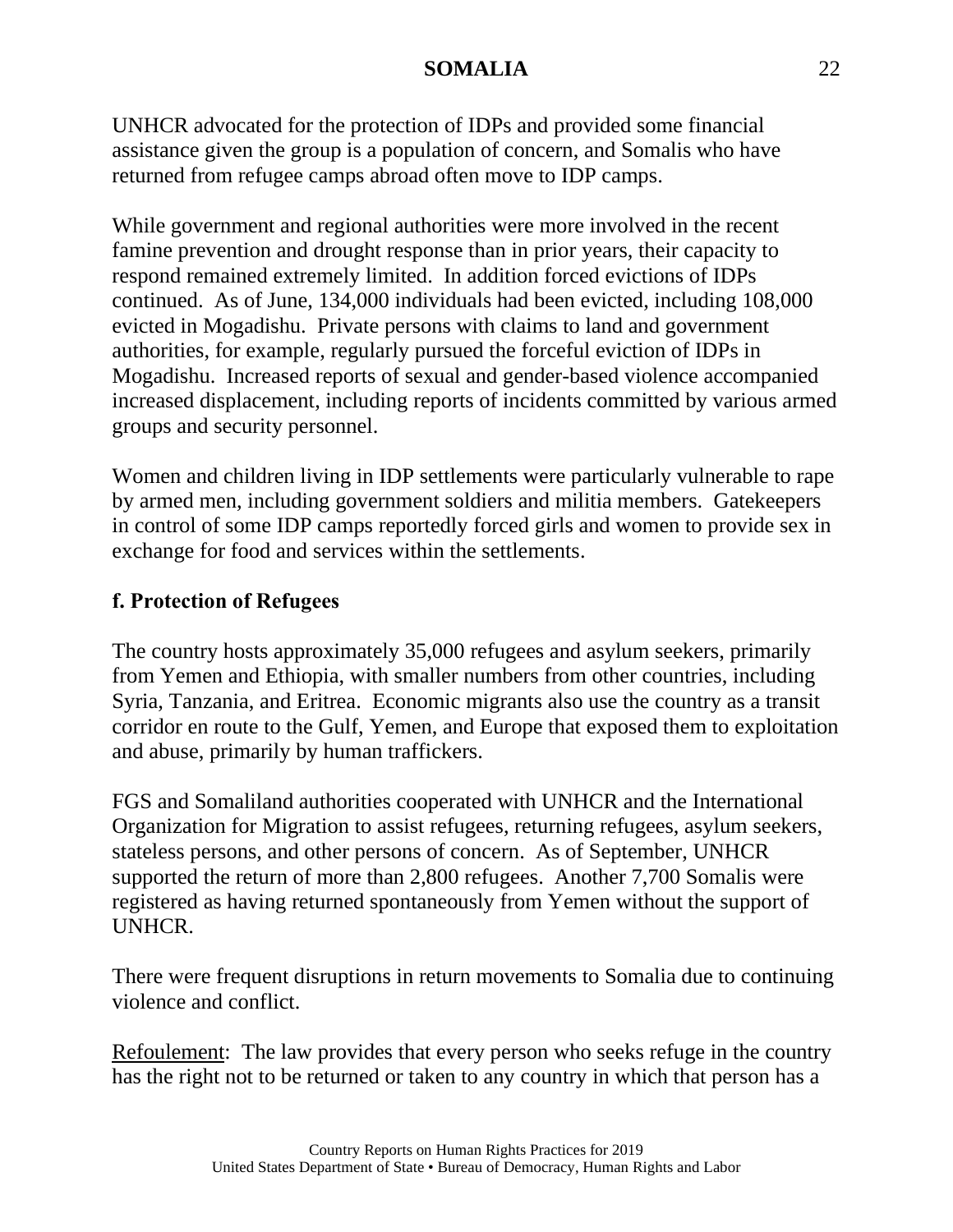well-founded fear of persecution. There was no official system, however, for providing such protection to refugees.

Access to Asylum: The law recognizes the right to asylum in accordance with international treaties; however, the FGS had yet to implement a legal framework and system to provide protection to refugees on a consistent basis. Authorities, however, granted prima facie status to Yemenis while most other nationalities underwent individual refugee status determination procedures.

Employment: Employment opportunities were limited for refugees, Somali returnees, and other vulnerable populations. Refugees often engaged in informal manual labor that sometimes exposed them to abuses from members of the host community.

Refugee returnees from Kenya reported limited employment opportunities in the southern and central sections of the country, consistent with high rates of unemployment throughout the country.

Access to Basic Services: The FGS continued to work with the international community to improve access to basic services, employment, and durable solutions for displaced populations, although this remained a challenge primarily due to security, lack of political will, and financial constraints.

Durable Solutions: In November 2018 the FGS established a federal-level Durable Solutions Secretariat to strengthen its response to internal displacement in the country, and it began operations in January. In addition FGS continued to lead the Sub-Working Group on Migration, Displacement and Durable Solutions, under the framework of the National Development Plan.

### **g. Stateless Persons**

There were no estimates of the number of stateless persons in the country. The law discriminates against women in that it does not allow women to transmit their nationality to their children.

### **Section 3. Freedom to Participate in the Political Process**

The law provides citizens the ability to choose their government in free and fair periodic elections held by secret ballot and based on universal and equal suffrage, but citizens could not exercise that ability.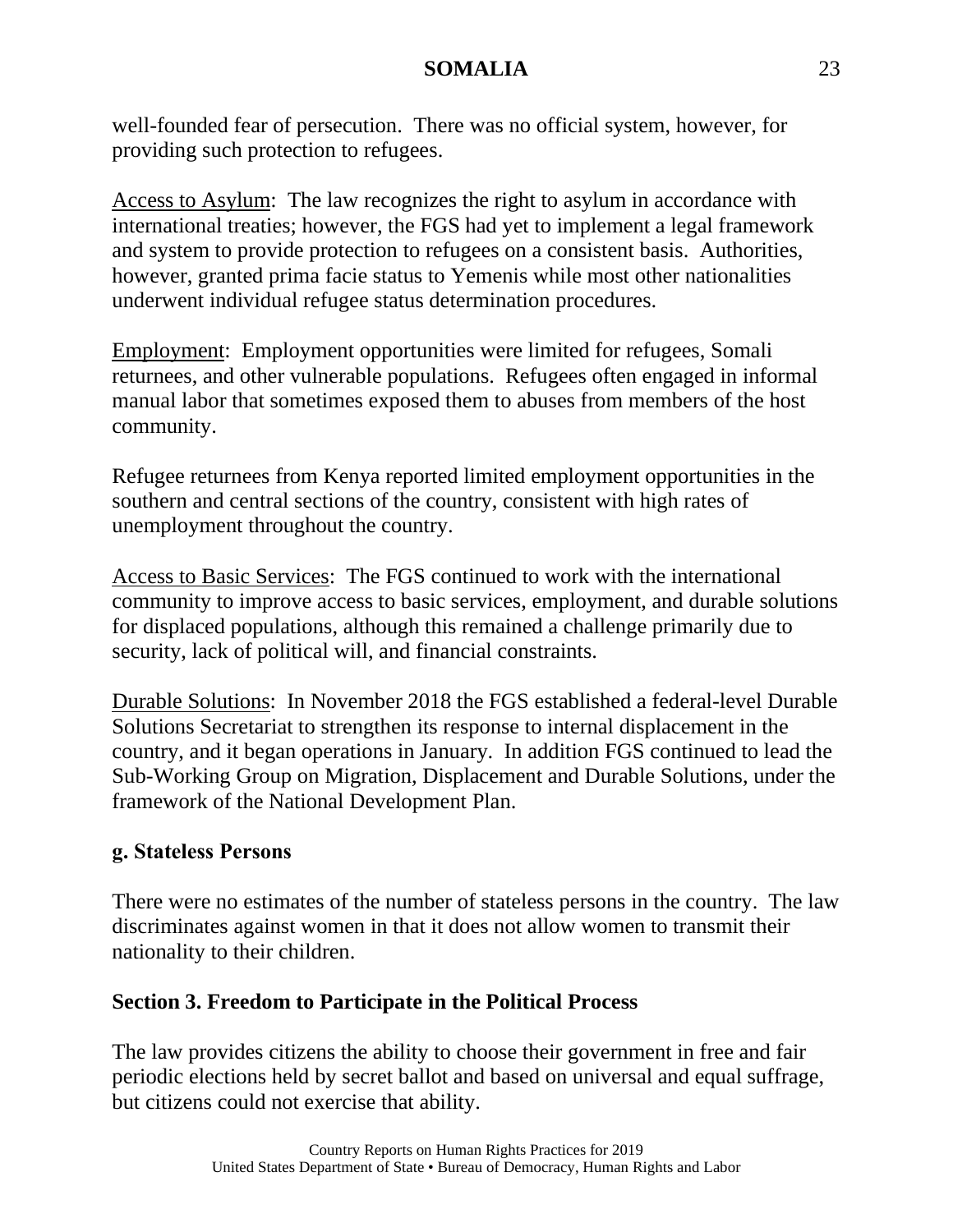#### **Elections and Political Participation**

Recent Elections: In 2015 the FGS decided direct elections during the year would not be possible due to security concerns; it subsequently developed a plan for indirect elections by electoral colleges selected by elders. Indirect elections for the federal parliament's two houses concluded in January 2017, and parliament elected the president in February 2017. Indirect elections for the lower house of parliament--the House of the People--expanded the electorate from 135 elders to 14,025 electoral college delegates selected by clan elders; 51 delegates selected by clan elders were responsible for voting on each lower house seat, and delegates were required to include 30 percent women (16 members) and 10 youth members.

In 2012 the Transitional Federal Government completed the 2011 *Roadmap for Ending the Transition*, collaborating with representatives of Puntland, Galmudug, the ASWJ, and the international community. The process included drafting a provisional federal constitution, forming an 825-member National Constituent Assembly that ratified the provisional constitution, selecting a 275-member federal parliament, and holding speakership and presidential elections. The FGS was scheduled to review and amend the provisional constitution and submit it for approval in a national referendum, but the process remained incomplete.

Somaliland laws prevent citizens in its region from participating in FGS-related processes, although the federal parliament includes members "representing" Somaliland.

In 2012 Puntland's constituent assembly overwhelmingly adopted a state constitution that enshrines a multiparty political system. In January, Said Abdullahi Deni won 35 of 66 parliamentary votes in the third and last round of the region's presidential electoral process. He gained four more votes than his closest challenger, General Asad Osman Abdullahi. Incumbent President Abdiweli Mohamed Ali "Gaas" lost in the first round and accepted the results.

The South West State parliament was formed in 2015 following the 2014 state formation conference, during which traditional elders and delegates elected Sharif Hassan Sheikh Adam as the region's first president. Elections were scheduled for November 2018 but were delayed until December 2018. Abdiaziz Hassan Mohamed "Laftagareen" won in the first round. Opposition candidates accused the FGS of manipulating the result and orchestrating the arrest of candidate and former al-Shabaab leader Mukhtar Robow. At least a dozen persons were killed in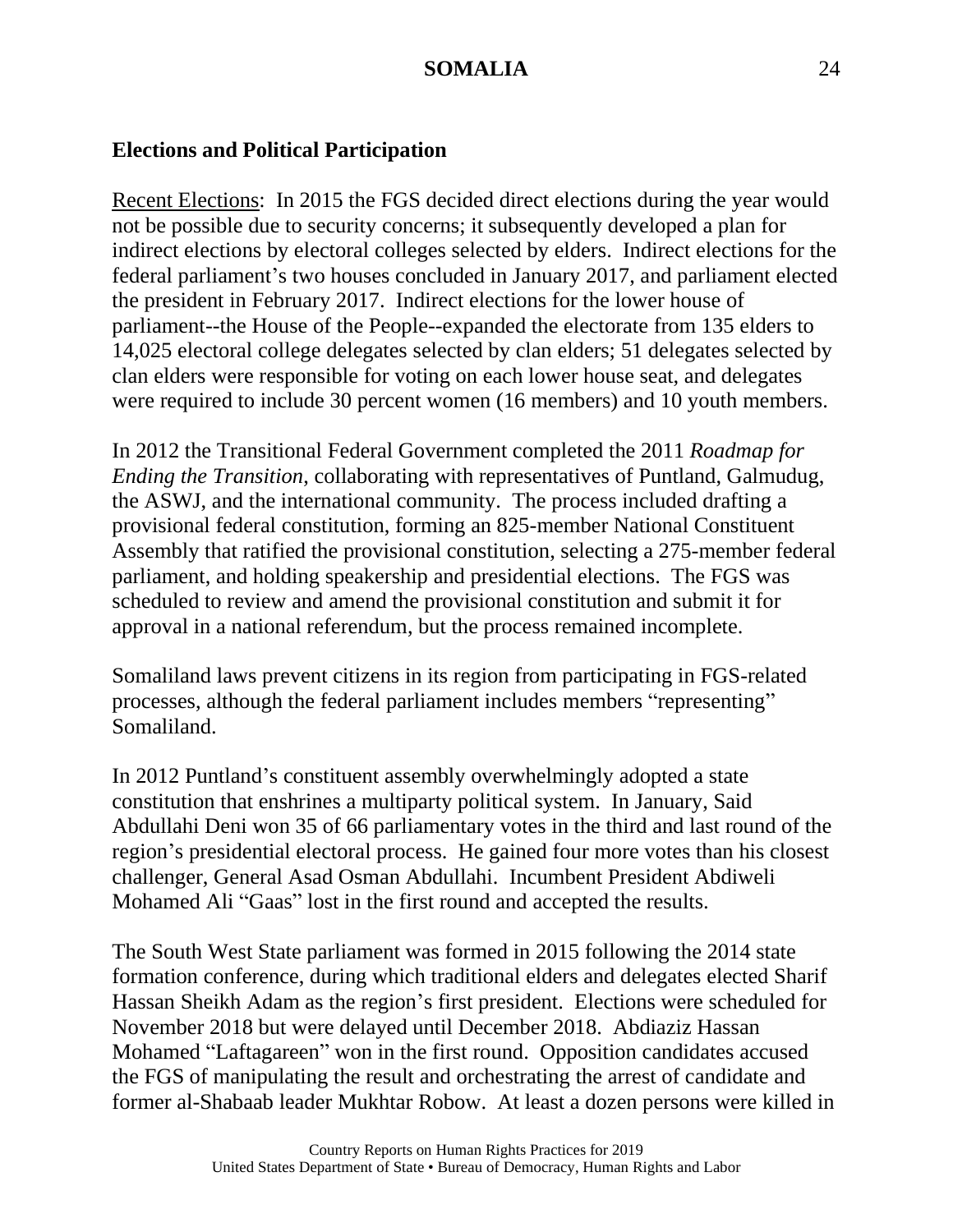violence on the margins of protests the weekend before the vote, including a state member of parliament and a young boy, although the South West State government investigation reported only four deaths.

Parliamentary elections in Somaliland, last held in 2005, were overdue by 14 years. Somaliland has a bicameral parliament consisting of an appointed 86-member House of Elders, known as the Guurti, and an elected 82-member House of Representatives with proportional regional representation. The House of Elders voted in March 2017 to postpone parliamentary elections to April. Somaliland's political parties continued to discuss holding parliamentary and local elections in the first quarter of 2020. There were allegations the House of Elders was subject to political corruption and undue influence. In November 2017 Somalilanders overwhelmingly elected ruling Kulmiye Party candidate Muse Bihi president.

In 2013 the FGS and Jubaland delegates signed an agreement that resulted in the FGS's formal recognition of the newly formed Jubaland administration. Ahmed Mohamed Islam "Madobe" was selected as president in a 2013 conference of elders and representatives and re-selected in August 2015. In August, Madobe received 56 of 74 votes of Jubaland's parliament amidst claims that he manipulated the selection of the state's electoral committee and attempted to intimidate wouldbe rivals, including one whose security guards exchanged fire with Jubaland security forces when he came to Kismayo to campaign. Two opposition figures in the state also claimed to be Jubaland's president after the process, although they protested the process and never registered.

Al-Shabaab prohibited citizens in the areas it controlled from changing their al-Shabaab administrators. Some al-Shabaab administrations, however, consulted local traditional elders on specific issues and allowed pre-existing district committees to remain in place.

Political Parties and Political Participation: In 2016 the president signed the law on political parties that created the first framework for legal political parties since 1969, when former president Siad Barre banned political activities after taking power in a coup. The law required all politicians to join a political party by the end of 2018. As of December, 63 national parties had provisionally registered with the National Independent Election Commission. Prior to the law, several political associations had operated as parties. The provisional constitution states that every citizen has the right to take part in public affairs and that this right includes forming political parties, participating in their activities, and seeking election for any position within a political party.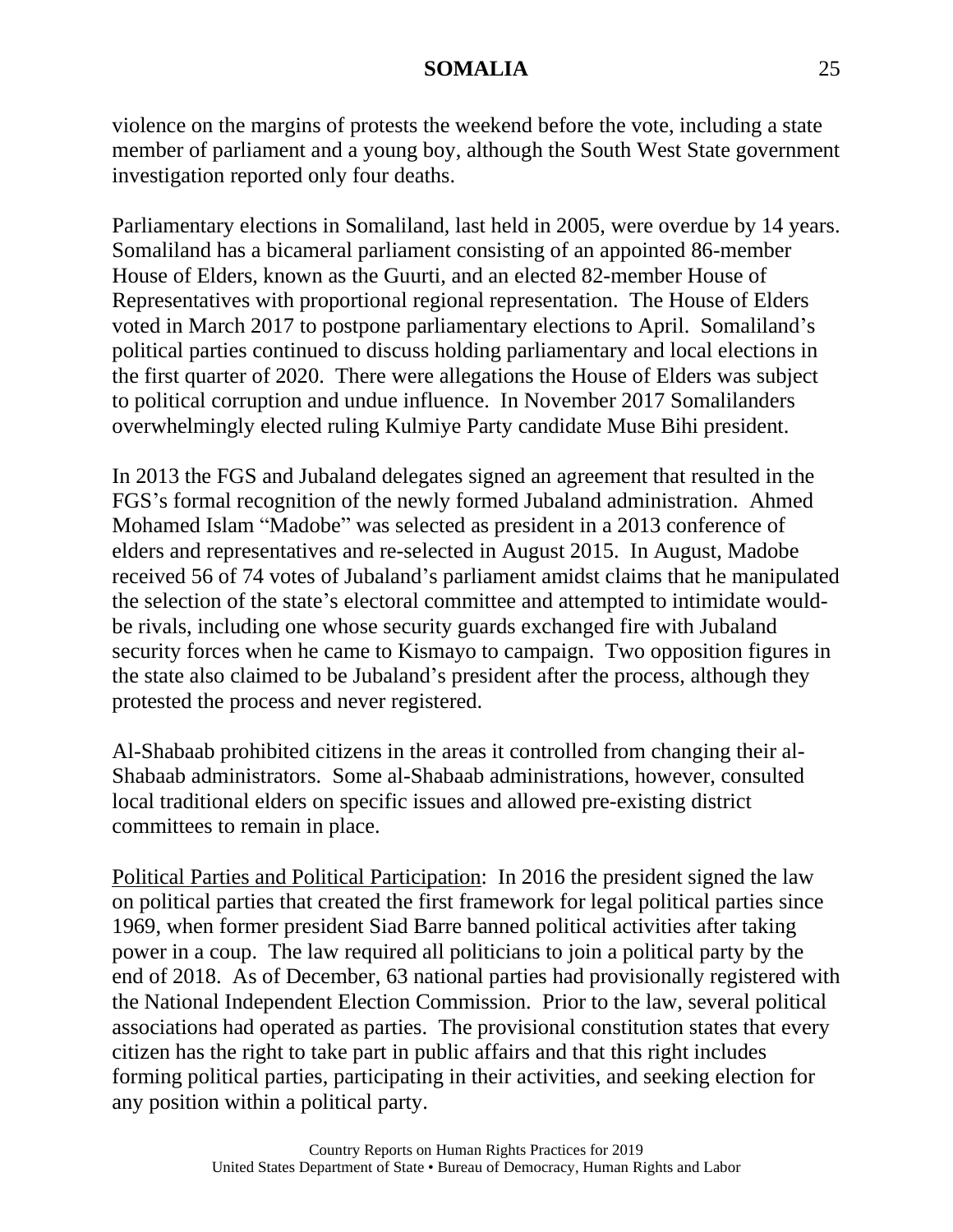The Somaliland and Puntland constitutions and electoral legislation limit the number of political parties to three and establish conditions pertaining to their political programs, finances, and constitutions.

Throughout the year political parties complained about the difficulties of gathering for meetings in Mogadishu. As of August provisionally registered national political parties complained that Federal Member State administrations continued to prevent them from opening regional offices.

In January police dispersed approximately 100 youth attending a seminar on governance organized by the national opposition party Wadajir.

Participation of Women and Minorities: No laws limit the participation of women or members of minorities in the political process, and they did participate. Cultural factors, however, limited women's participation. While roadmap signatories agreed women should hold at least 30 percent of the seats in the federal parliament prior to the country's transition to a permanent government, women were elected to only 14 percent of the 275 seats in parliament in 2012. The 30-percent quota met significant resistance in 2016-17 from clan elders, political leaders, and religious leaders, but women's representation in parliament increased to 24 percent. The 26-member cabinet has four women.

In March the Ministry of Women and Human Rights Development convened 350 delegates to draft the Somali Women's Charter that includes a demand for the inclusion of women's rights in the constitution and electoral law and calls for a 50 percent quota for women in all levels of governance. The charter has not been implemented.

In May, Hirshabelle president Waare appointed Safiya Jimale as the first female mayor of Beletweyne town.

Civil society, minority clans, and Puntland authorities, and some national opposition figures called for the abolition of the "4.5 formula" by which political representation was divided among the four major clans, with the marginalized "minority" clans combined as the remaining "0.5" share. This system allocated to marginalized clans and other groups a fixed and low number of slots in the federal parliament. Under the provisional constitution, the electoral process was intended to be direct, thus transitioning from the 4.5 formula, but federal and regional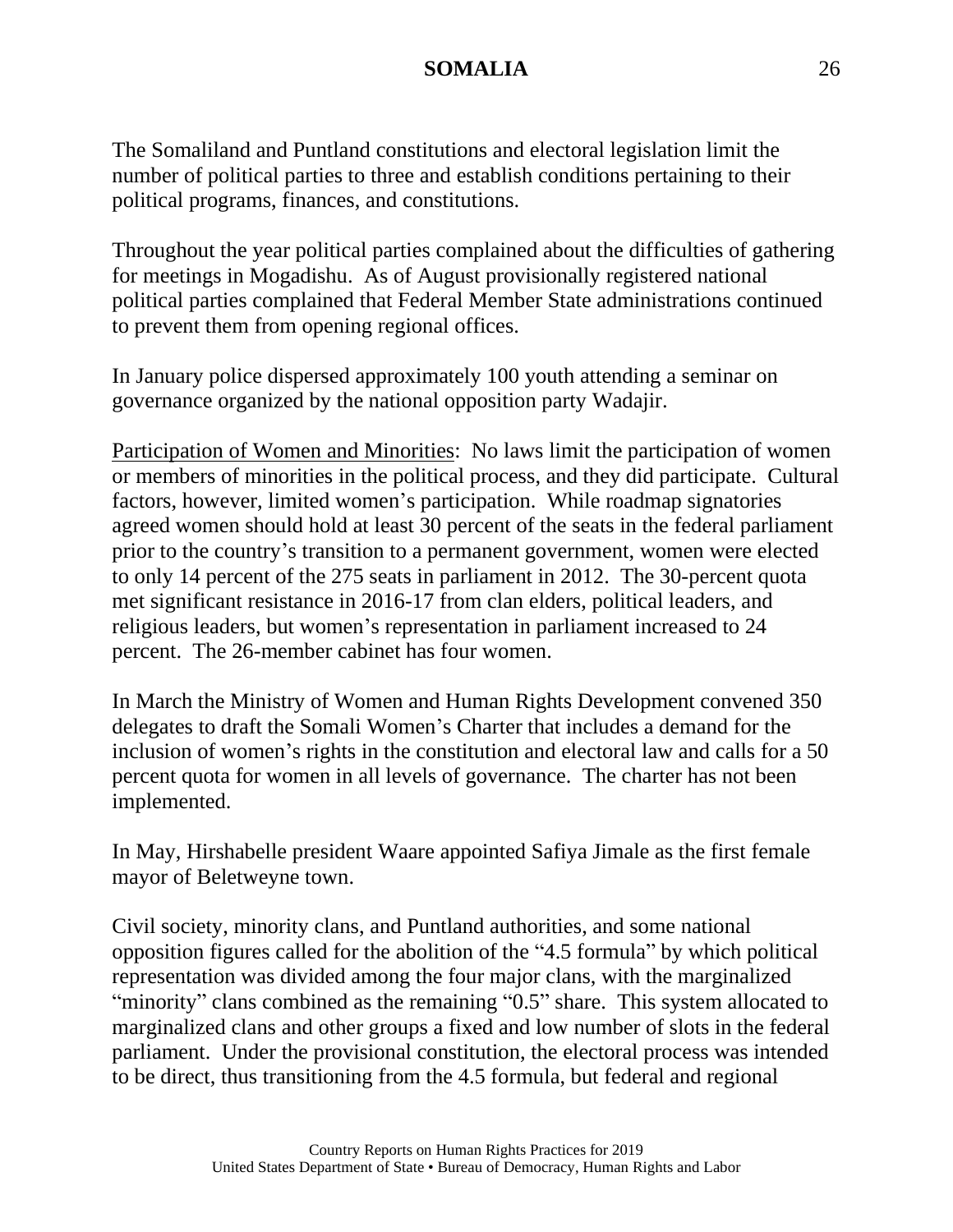leaders decided in 2016 to revert to the 4.5 formula in determining lower house composition.

Women have never served on the Council of Elders in Puntland. Traditional clan elders, all men, selected members of Puntland's House of Representatives. Two women served in the 66-member House of Representatives. The minister of women and family affairs was the only woman serving in the cabinet. The ninemember electoral commission included one woman.

Somaliland had two women in its 86-member House of Representatives. The sole woman occupying a seat in the House of Elders gained appointment after her husband, who occupied the seat, resigned in 2012. Women traditionally were excluded from the House of Elders. Two ministers among the 24 cabinet ministers were women.

A woman chaired the Somaliland Human Rights Commission, while a minority youth served as deputy chair. The Somaliland president consulted with a presidential advisor on minority problems.

# **Section 4. Corruption and Lack of Transparency in Government**

The law provides for criminal penalties for corruption by officials, but the government did not implement the law effectively. Government officials reportedly engaged in corrupt practices with impunity. During the year there were numerous reports of government corruption. President Farmaajo was elected on an anticorruption agenda and initially took a few steps to address corruption.

Corruption: Following years of pressure from the international community, in September, President Farmaajo signed the anticorruption bill into law and undertook to work on the formation of an independent ethics and anticorruption commission. Corruption, however, remained an issue. In October the auditor general, for the first time in the country's history, publicly released 2018 compliance, financial, and special audits of government institutions. The release highlighted failures to comply with auditing legislation, instances of improper revenue collection and management, weaknesses in internal controls, and inconsistent submission of financial reports by federal government ministries. As part of the report, the auditor general noted that \$10.7 billion Somali shillings (\$18.4 million) in foreign assistance had not been properly accounted for in reports received from government ministries.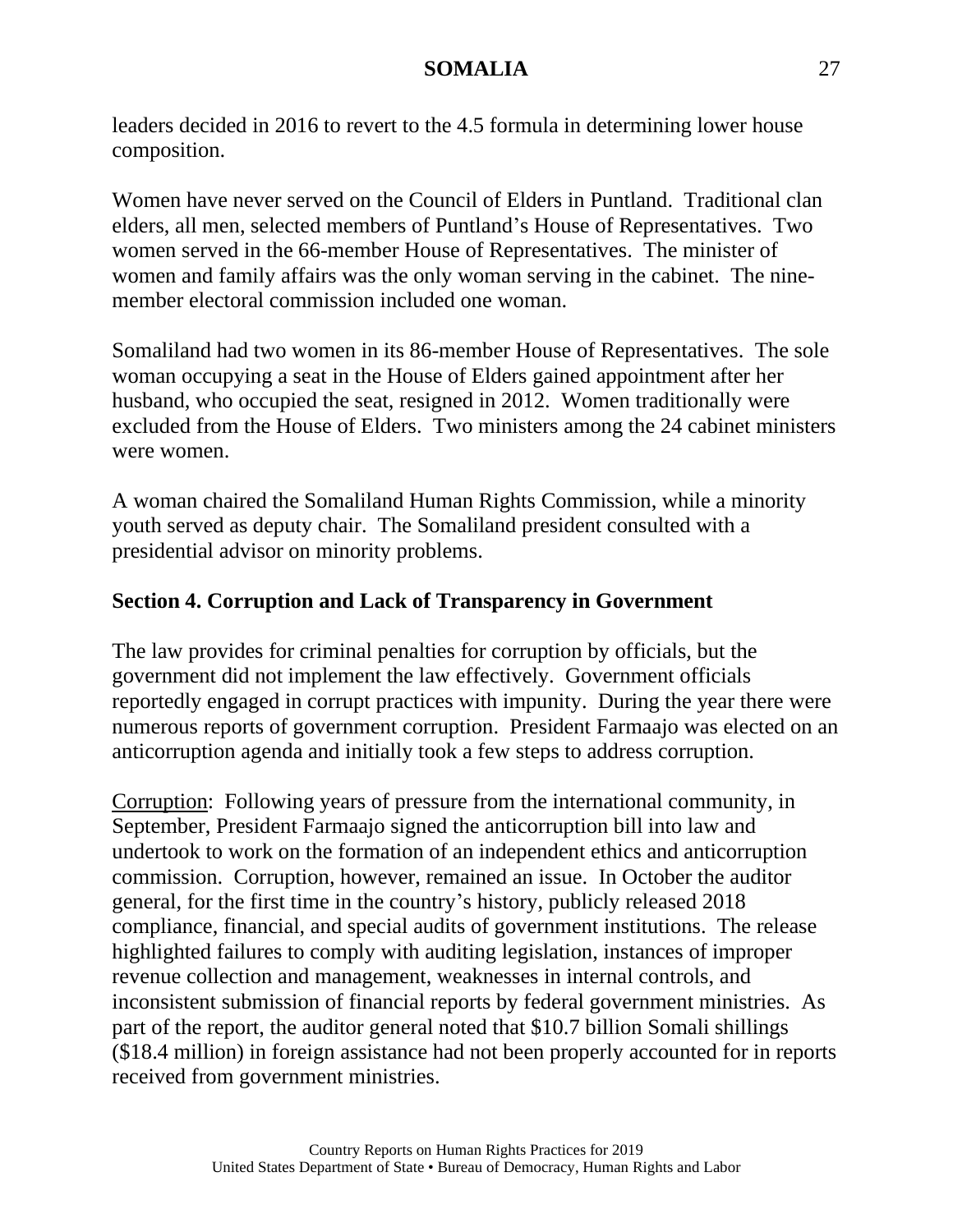The Financial Governance Committee (FGC)--an advisory body with no legal authority but responsible for reviewing all government contracts for more than 2.8 billion Somalia shillings (five million dollars)--consisted of FGS members from the Ministry of Finance, Central Bank, Office of the President, and Office of the Prime Minister, as well as the chair of the parliamentary finance committee and state attorney general. Four delegates were funded by international financial institutions. The FGC's 2019 report noted tangible financial governance progress in the security sector, domestic revenue, contract renegotiation, and the development of a core public financial management framework. The FGC also applauded the passage of a Public Financial Management law. At the same time, the FGC highlighted the need for more transparent management of the petroleum licensing process and a clear process for sharing natural resource revenue in order to avoid corrupt practices.

The UN Panel of Experts on Somalia continued to report on the export of charcoal in violation of a UN Security Council ban, although it noted that no significant shipments had taken place in 2019. Charcoal production and export continued in areas controlled by al-Shabaab, the Jubaland administration, and Kenyan AMISOM forces; most of the illegal export was from Kismayo, according to the UN Monitoring Group on Somalia and Eritrea.

Somaliland had a national auditor and a presidentially appointed governance and anticorruption commission, but they did not prosecute any Somaliland officials for corruption.

The UN panel reported on the substantial increase in "taxation" by Al-Shabaab, which extorted high and unpredictable *zakat* (a Muslim obligation to donate to charity) and *sadaqa* (a voluntary charity contribution paid by Muslims) taxes in the regions it controlled. In particular the panel noted increased al-Shabaab extortion from the port and airport of Mogadishu. Al-Shabaab also diverted and stole humanitarian food aid.

Financial Disclosure: The law does not require income and asset disclosure by appointed or elected officials. In 2017 Prime Minister Hassan Ali Khayre asked cabinet officials to declare their assets, but the government provided no details on the submission requirements or verification mechanisms, and no officials have voluntarily declared their assets.

# **Section 5. Governmental Attitude Regarding International and Nongovernmental Investigation of Alleged Abuses of Human Rights**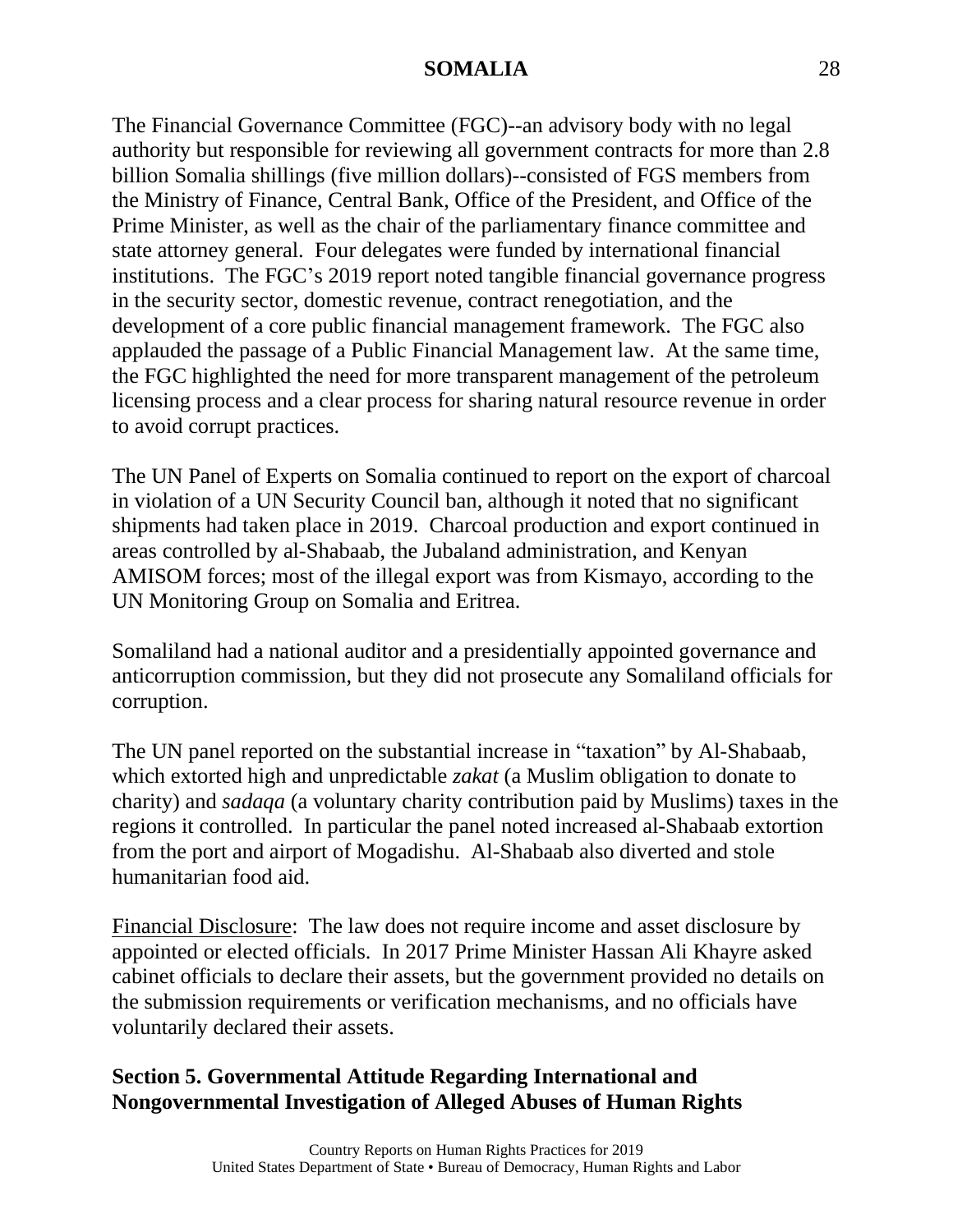A number of local and international human rights groups operated in areas outside al-Shabaab-controlled territory, investigating and publishing their findings on human rights cases. Government officials were somewhat cooperative and responsive to their views. Security concerns constrained NGOs' ability to operate in southern and central areas of the country. International and local NGOs generally worked without major restrictions in Puntland and Somaliland, although clan politics, localized violence, and perceived interference with traditional or religious customs sometimes curtailed NGO activity in these areas.

Authorities sometimes harassed or did not cooperate with NGOs, for example, by dismissing findings of official corruption. Harassment remained a problem in Somaliland.

In August 2018 the minister of planning tweeted the government would request all international NGOs to establish a physical presence, including senior leadership, in the country before January 1, 2019, or risk deregistration. As of April pressure from the FGS to meet these requirements had eased.

Government Human Rights Bodies: The provisional federal constitution calls for the formation of an independent national human rights commission and a truth and reconciliation commission within 45 days and 30 days, respectively, of the formation of the Council of Ministers in 2012, but these provisions have not been implemented. There was no formal government mechanism for tracking abuses.

Limited resources, inexperienced commissioners, and government bias restricted the effectiveness of the Somaliland Human Rights Commission and Puntland's Human Rights Defender Office.

### **Section 6. Discrimination, Societal Abuses, and Trafficking in Persons**

### **Women**

Rape and Domestic Violence: The law criminalizes rape, providing penalties of five to 15 years in prison for violations. Military court penalties for rape included death sentences. The government did not effectively enforce the law. There are no federal laws against spousal violence, including rape, although in 2016 the Council of Ministers approved a national gender policy that gives the government the right to sue anyone convicted of committing gender-based violence, such as the killing or rape of a woman. In August 2018 the Somaliland president signed into law the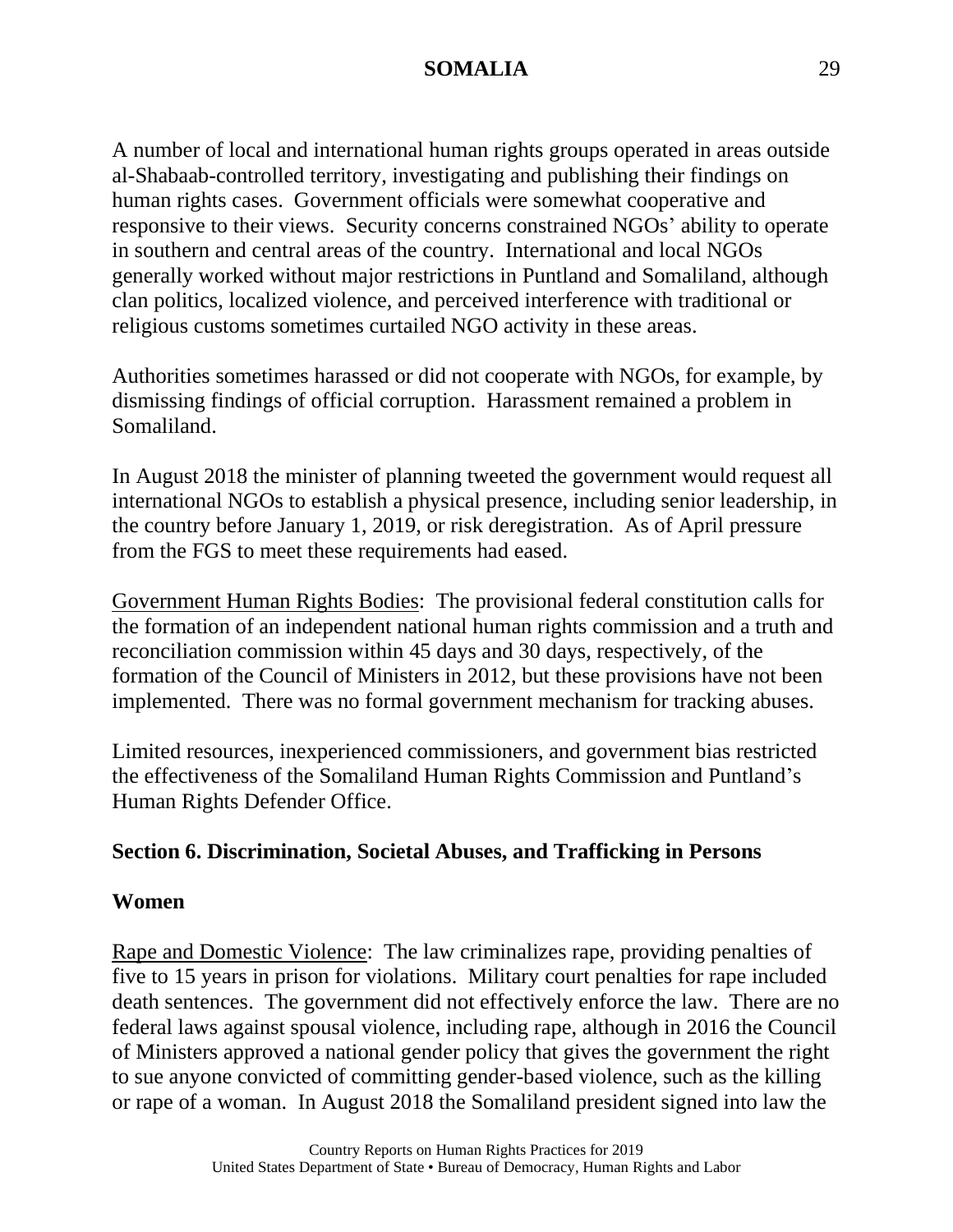Sexual Offenses Bill that provides punishment of up to 20 years' imprisonment for perpetrators and compensation for victims. Puntland enacted a state law against sexual offenses in 2016 that provides for life imprisonment or the death penalty for offenses such as rape using a weapon.

Somali NGOs documented patterns of rape perpetrated with impunity, particularly of female IDPs and members of minority clans.

Government forces, militia members, and men wearing uniforms raped women and girls. While the army arrested some security force members accused of such rapes, impunity was the norm. In Lower Shabelle, most rapes of local civilians occurred at checkpoints or in farms and villages near checkpoints. The majority of the checkpoints where abuses occurred were controlled by the SNA, although many local residents believed local militias controlled the checkpoints.

The work of approximately a dozen women's groups, civil society organizations, and health-care workers in Lower Shabelle helped to reduce the effects of rape cases across Lower Shabelle in spite of the lack of justice. The organizations provided treatment, counseling, community coordination, and training on sexual and gender-based violence throughout the region and at times joined the Lower Shabelle administration in community engagement once a town is cleared of al-Shabaab.

IDPs and members of marginalized clans and groups suffered disproportionately from gender-based violence. Gender-based violence, including rape, continued to affect women and girls when on the move to collect water, go to market, and cultivate fields. Dominant patterns included the abduction of women and girls for forced marriage and rape, perpetrated primarily by nonstate armed groups, and incidents of rape and gang rape committed by state agents, militias associated with clans and unidentified armed men. As of July 31, partners of UNHCR's project Protection and Return Monitoring Network reported 462 cases of rape or attempted rape in Somalia, a figure thought to underestimate greatly the true total. Police were reluctant to investigate and sometimes asked survivors to do the investigatory work for their own cases. Some survivors of rape were forced to marry perpetrators.

Authorities rarely used formal structures to address rape. Survivors suffered from subsequent discrimination based on the attribution of "impurity."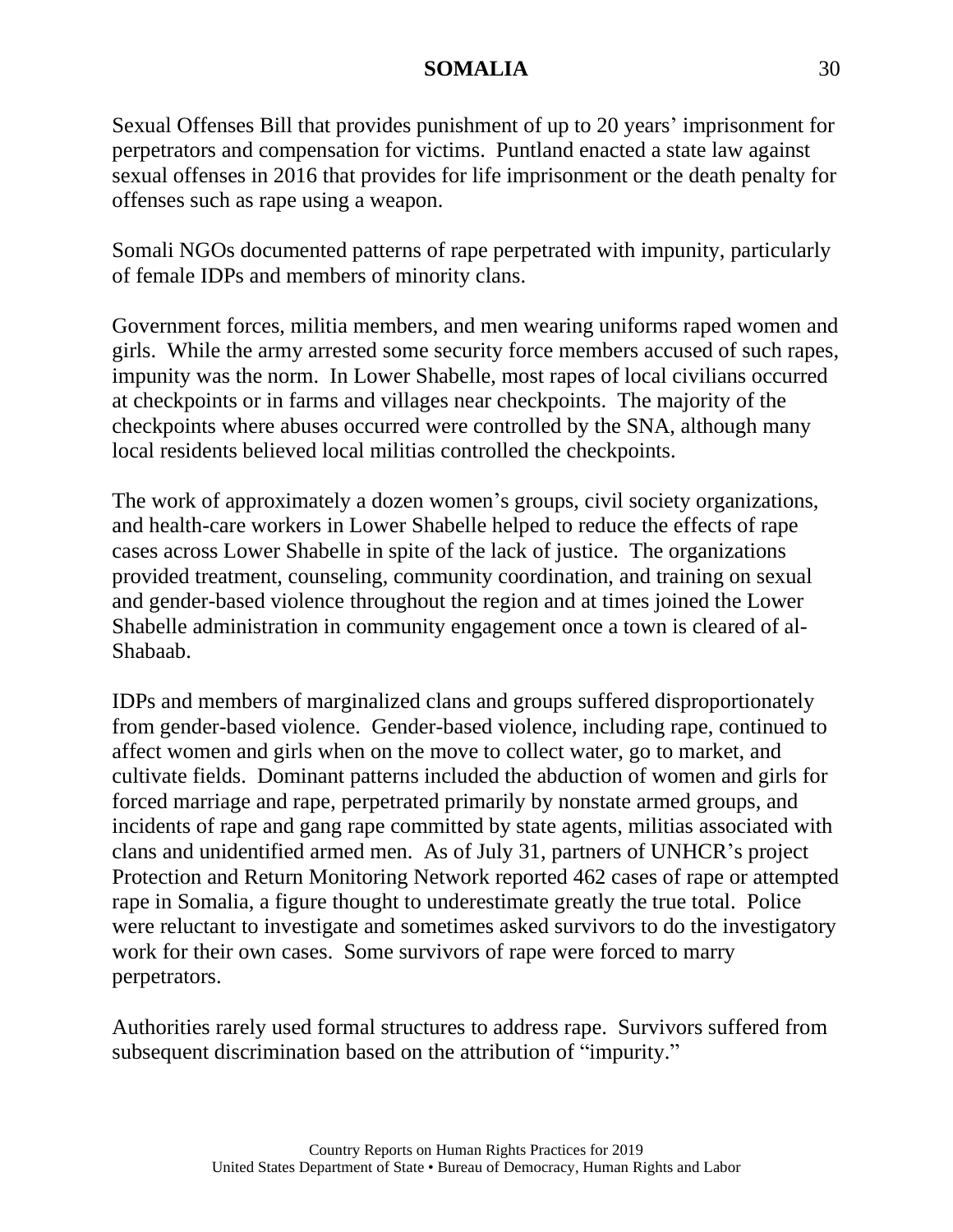In February, four young men were accused of gang-raping and killing a 12-yearold girl in Galkayo, Puntland. Three of the initially accused were convicted and in May sentenced to death. Prosecutors used DNA evidence for the first time in their case against the three young men.

Local civil society organizations in Somaliland reported that gang rape continued to be a problem in urban areas, primarily perpetrated by youth gangs and male students. It often occurred in poorer neighborhoods and among immigrants, returned refugees, and displaced rural populations living in urban areas.

Domestic and sexual violence against women remained serious problems despite the laws prohibiting any form of violence against women. While both sharia and customary law address the resolution of family disputes, women were not included in the decision-making process. Exposure to domestic violence was also significantly heightened in the context of displacement and socioeconomic destitution. Survivors faced considerable challenges for accessing necessary multisectoral services, including health, psychosocial support, justice and legal assistance, concerns for their reputation, and their exclusion from their communities. In several cases survivors from violence and providers of sexual and gender-based violence services were directly threatened by authorities when such abuses were perpetrated by men in uniform.

Al-Shabaab also committed sexual violence, primarily through forced marriages. Al-Shabaab sentenced persons to death for rape. The organization forced marriages on girls and women between the ages of 14 and 20 in villages under its control. The families of the girls and young women generally had little choice but to acquiesce or face violence.

Female Genital Mutilation/Cutting (FGM/C): Although the provisional federal constitution describes female circumcision as cruel and degrading, equates it with torture, and prohibits the circumcision of girls, FGM/C was almost universally practiced throughout the country. The FGS president's adviser on gender affairs, Ifrah Ahmed, and her foundation have lobbied religious, political, and community leaders for action to end FGM/C and to protect victims.

In February 2018 the Somaliland Ministry of Religious Affairs issued a fatwa to condemn the most severe forms of the practice of FGM/C and to allow FGM/C victims to receive compensation. The ministry did not specify punishments for the practice. Health workers from the Somaliland Family Health Association began traveling from village to village to explain that FGM/C had no health benefits and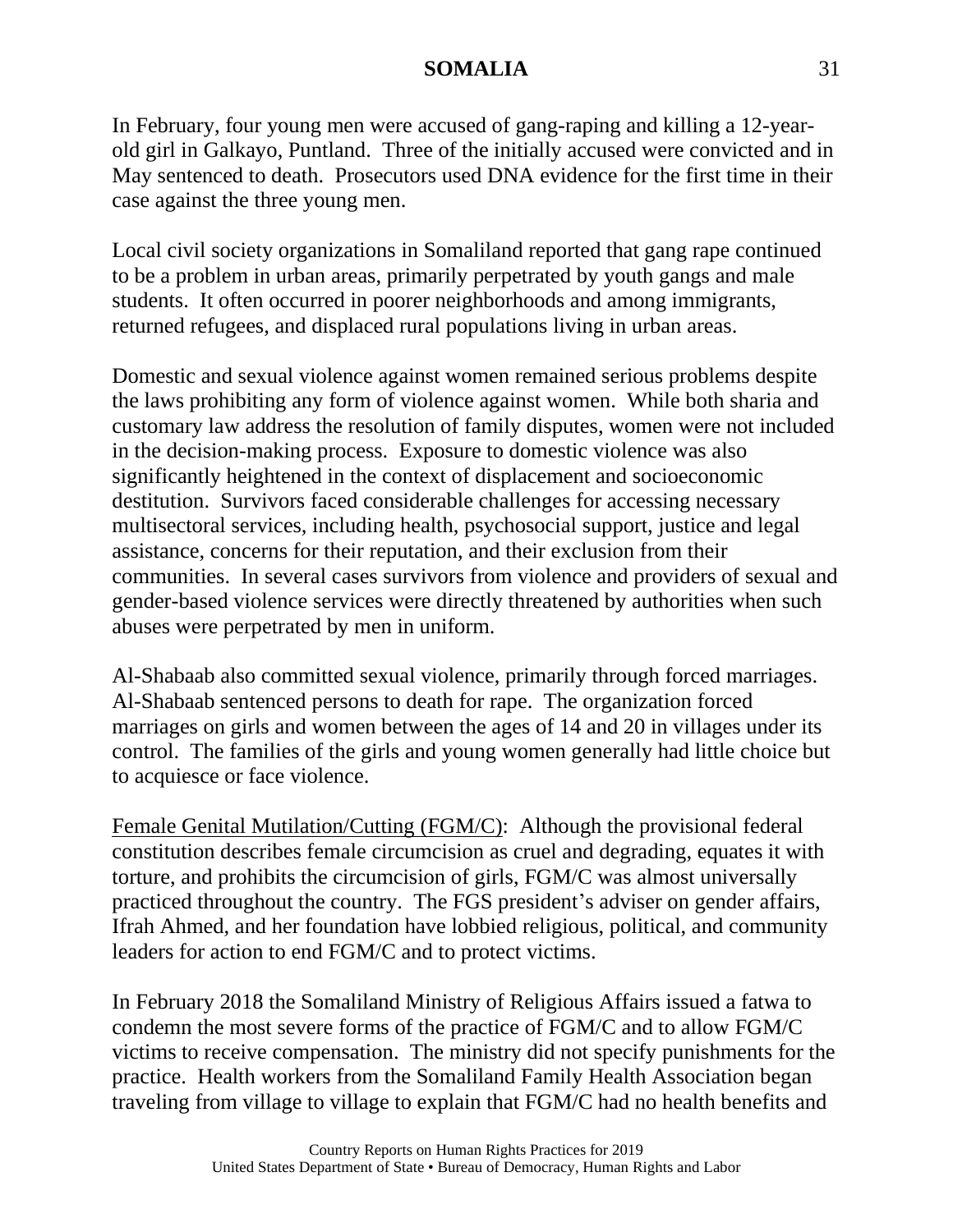could lead to health complications. Many women reportedly began to opt for less severe types of FGM/C.

Other Harmful Traditional Practices: Adultery in al-Shabaab-controlled areas was punishable by death. In May 2018 a woman was stoned to death in the town of Sablale, Lower Shabelle, after al-Shabaab members accused her of polygamy. Early and forced marriages frequently occurred (see section on Children).

Sexual Harassment: The law provides that workers, particularly women, shall have a special right of protection from sexual abuse and discrimination. Nevertheless, sexual harassment was believed to be widespread.

Coercion in Population Control: There were no reports of coerced abortion or involuntary sterilization.

Discrimination: Women did not have the same rights as men and experienced systematic subordination to men, despite provisions in the law prohibiting such discrimination. Women experienced discrimination in credit, education, politics, and housing. In 2016, five months after the Council of Ministers approved a national gender policy to increase women's political participation, economic empowerment, and the education of girls, the Somali Religious Council publicly warned the government against advocating for women in politics. The council called the 30 percent quota for women's seats in parliament "dangerous" and against Islamic religious tenets and predicted the policy would lead to disintegration of the family. When the minister for human rights and women tabled the sexual offenses bill, religious clerics called for her to be criminally charged.

Only men administered sharia, which often was applied in the interests of men. According to sharia and the local tradition of blood compensation, anyone found guilty of the death of a woman paid to the victim's family only one-half the amount required to compensate for a man's death.

The exclusion of women was more pronounced in al-Shabaab-controlled areas, where women's participation in economic activities was perceived as anti-Islamic.

While formal law and sharia provide women the right to own and dispose of property independently, various legal, cultural, and societal barriers often prevented women from exercising such rights. By law girls and women could inherit only one-half the amount of property to which their brothers were entitled.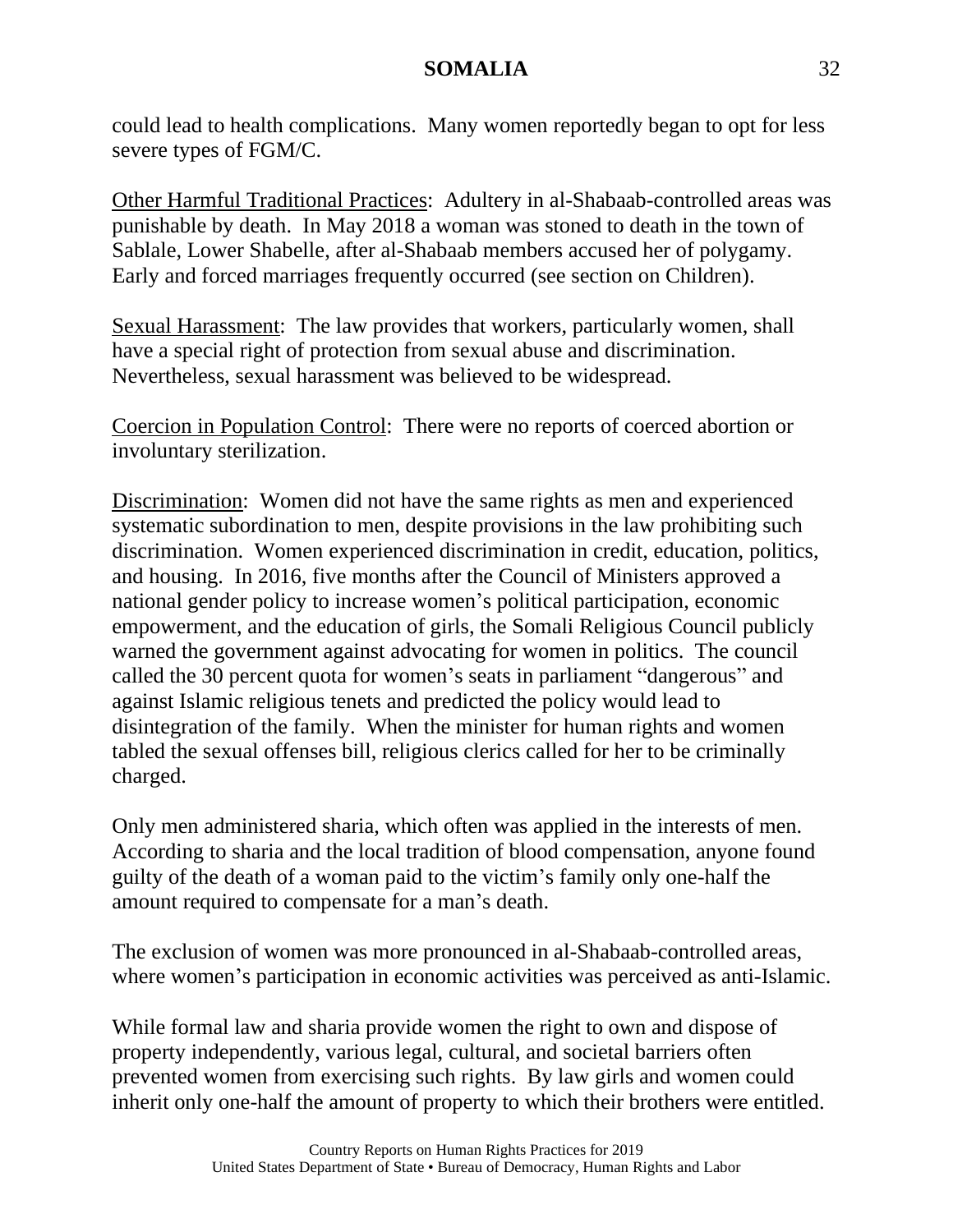In March several media associations accused the Ministry of Women and Human Rights Development of preventing female journalists from covering the Women's Convention in Mogadishu and of inviting nonjournalist men to sit in on their behalf.

# **Children**

Birth Registration: Nationality is derived at birth from a Somali national father, but not from the mother, nor from birth in the country's territory. Children of Somali mothers can acquire Somali nationality after two years. The provisional federal constitution provides that there is only one Somali citizenship and calls for a special law defining how to obtain, suspend, or lose it. As of year's end, parliament had not passed such a law.

According to UNICEF data from 2010 to 2015, authorities registered 3 percent of births in the country. Authorities in Puntland and in the southern and central regions did not register births. Birth registration occurred in Somaliland, but numerous births in the region were unregistered. Failure to register births did not result in denial of public services, such as education.

Education: The law provides the right to a free education up to the secondary level, but education was not free, compulsory, or universal. In many areas children did not have access to schools. Nearly one-half of the student-age population remained out of school due to barriers such as poverty in rural areas, lack of security, exorbitant school fees, and competing household and labor demands. NGOs and nonstate private actors attempted to fill this gap, but with different curricula, standards, and languages of instruction. Preprimary Islamic education continued to be prevalent and often led to late primary student enrollment. Girls faced additional challenges of early marriage and low prioritization of girls' education, leading to even lower attendance. IDP children had much lower rates of attendance than nondisplaced children. There was an insufficient supply of qualified teachers, particularly female teachers.

The government lacked funds to provide effective education countrywide, a gap partially filled by NGOs and nonstate private actors, and its reach was often limited to more secure urban areas.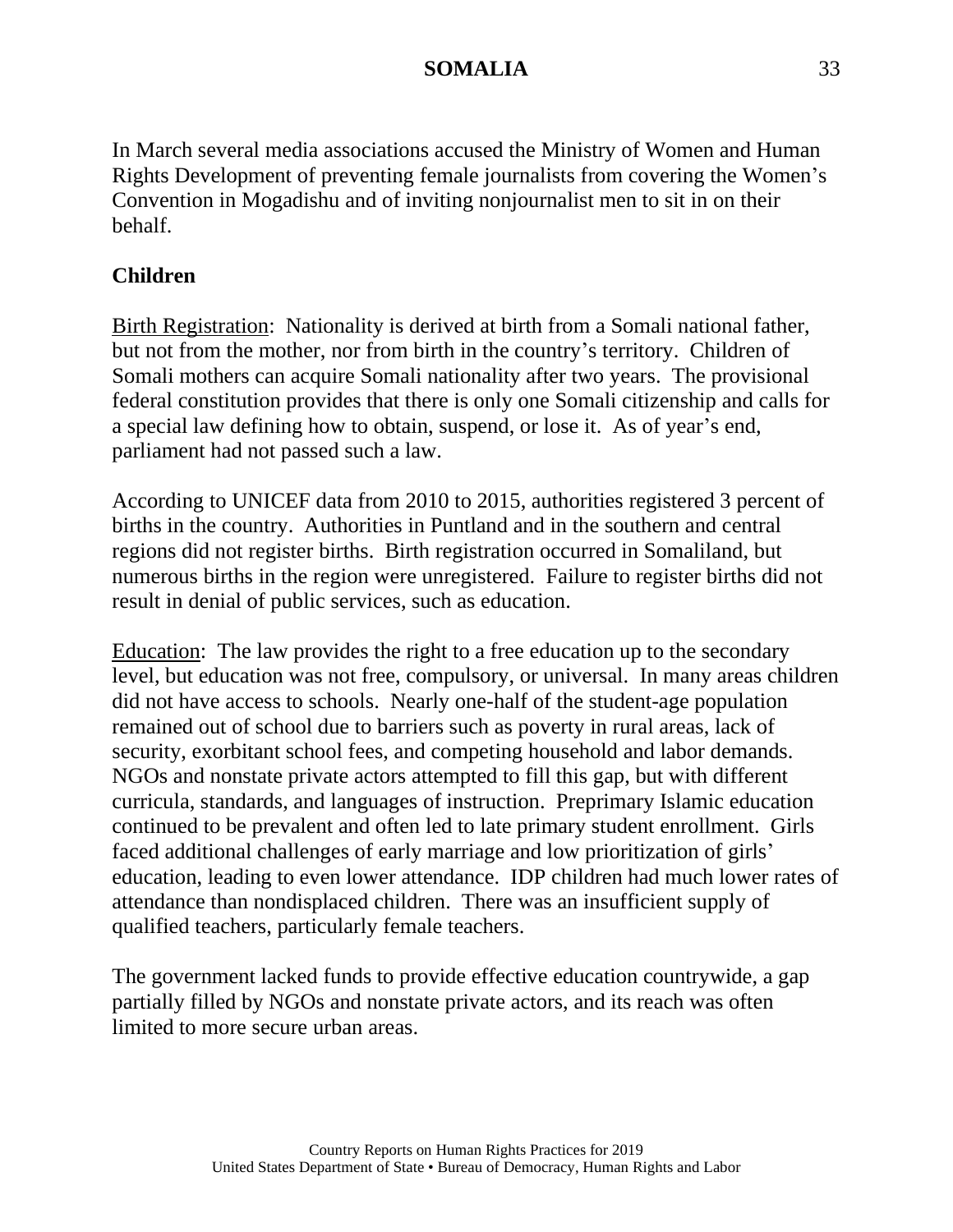Child Abuse: Child abuse and rape of children were serious problems, and there were no known efforts by the government or regional governments to combat child abuse. Children remained among the chief victims of continuing societal violence.

The practice of *asi walid*, whereby parents placed their children in boarding schools, other institutions, and sometimes prison for disciplinary purposes and without any legal procedure, continued throughout the country.

Early and Forced Marriage: The law requires both marriage partners to have reached the "age of maturity" and defines a child as a person younger than 18 but does not specifically outlaw child marriage. It notes marriage requires the free consent of both the man and woman to be legal. Early marriages frequently occurred. UNICEF estimated in 2006 that 45 percent of women married before age 18 and 9 percent before age 15. In areas under its control, al-Shabaab arranged compulsory marriages between its soldiers and young girls and used the lure of marriage as a recruitment tool for its soldiers. There were no known efforts by the government or regional authorities to prevent early and forced marriage.

Sexual Exploitation of Children: The law does not expressly prohibit using, procuring, and offering a child for prostitution, pornography, or pornographic performances. Additionally, children exploited in prostitution are not protected from criminal charges under the law. There is no statutory rape law or minimum age for consensual sex. The law does not expressly prohibit child pornography. The law on sexual exploitation was rarely enforced, and such exploitation reportedly was frequent.

Child Soldiers: The use of child soldiers remained a problem (see section 1.g.).

Displaced Children: There was a large population of IDPs and children who lived and worked on the streets. UNICEF estimated that 1.7 million of the 2.6 million total IDPs were children.

International Child Abductions: The country is not a party to the 1980 Hague Convention on the Civil Aspects of International Child Abduction. See the Department of State's *Annual Report on International Parental Child Abduction* at [https://travel.state.gov/content/travel/en/International-Parental-Child-](https://travel.state.gov/content/travel/en/International-Parental-Child-Abduction/for-providers/legal-reports-and-data/reported-cases.html)[Abduction/for-providers/legal-reports-and-data/reported-cases.html.](https://travel.state.gov/content/travel/en/International-Parental-Child-Abduction/for-providers/legal-reports-and-data/reported-cases.html)

# **Anti-Semitism**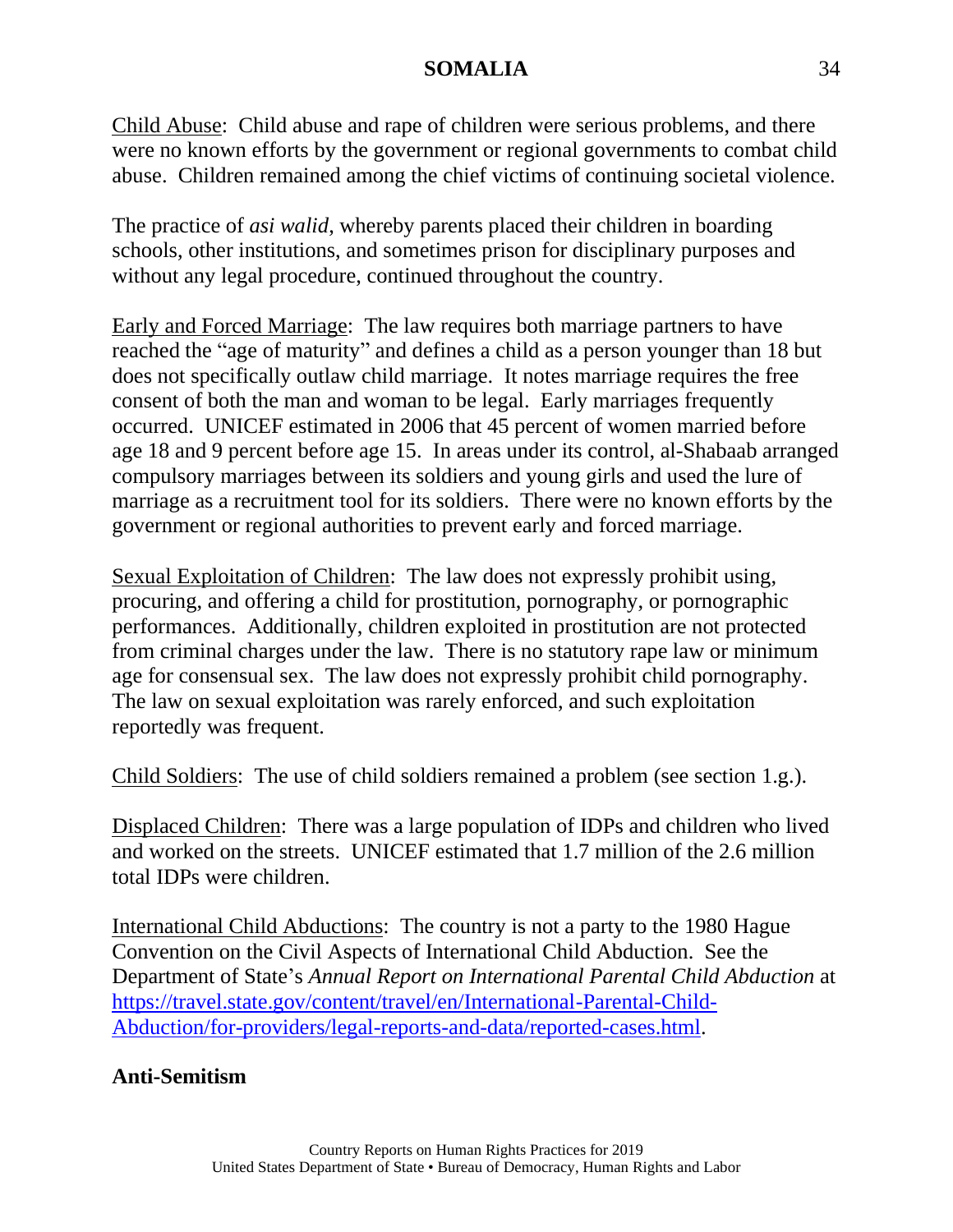There was no known Jewish community, and there were no reports of anti-Semitic acts.

# **Trafficking in Persons**

See the Department of State's *Trafficking in Persons Report* at [https://www.state.gov/trafficking-in-persons-report/.](https://www.state.gov/trafficking-in-persons-report/)

# **Persons with Disabilities**

The law provides equal rights before the law for persons with disabilities and prohibits the state from discriminating against them. Authorities did not enforce these provisions. The law does not discuss discrimination by nongovernmental actors.

The needs of most persons with disabilities were not addressed. According to Amnesty International, persons with disabilities faced daily human rights abuses, such as unlawful killings, violence including rape and other forms of sexual violence, forced evictions, and lack of access to health care, education, or an adequate standard of living. Children and adults with all types of disabilities were often not included in programs aimed at supporting persons in the country, including humanitarian assistance. IDPs with disabilities were often victims of multiple forced evictions. Domestic violence and forced marriage were prevalent practices affecting persons with disabilities. Women and girls with disabilities faced an increased risk of rape and other forms of sexual violence, often with impunity, due to perceptions that their disabilities were a burden to the family or that such persons were of less value and could be abused.

In November the Somali Disability Empowerment Network publicly condemned remarks allegedly made by the commander of the Custodial Corps general Mahad Abdirahman Aden that persons with disabilities were not needed to serve as employees of the Custodial Corps, which operate the country's prisons.

Without a public health infrastructure, few services existed to provide support or education for persons with mental disabilities. It was common for such persons to be chained to a tree or restrained within their homes.

Local organizations advocated for the rights of persons with disabilities with negligible support from local authorities.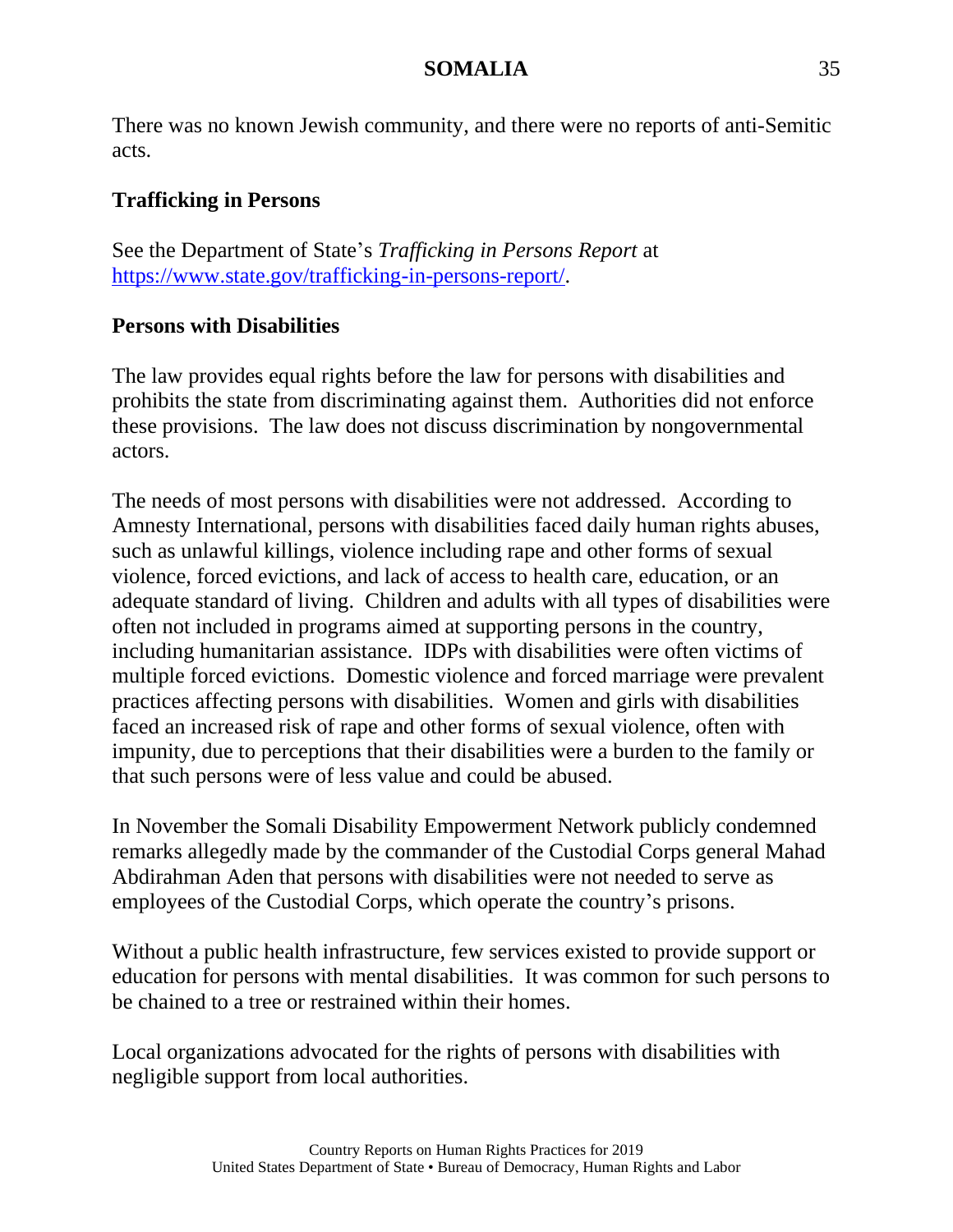### **National/Racial/Ethnic Minorities**

More than 85 percent of the population shared a common ethnic heritage, religion, and nomad-influenced culture. In most areas the dominant clan excluded members of other groups from effective participation in governing institutions and subjected them to discrimination in employment, judicial proceedings, and access to public services.

Minority groups, often lacking armed militias, continued to be disproportionately subjected to killings, torture, rape, kidnapping for ransom, and looting of land and property with impunity by faction militias and majority clan members, often with the acquiescence of federal and local authorities. Many minority communities continued to live in deep poverty and to suffer from numerous forms of discrimination and exclusion. Some observers believed minority clans' resentment over abuses made them more vulnerable to recruitment by al-Shabaab. Bantu advocacy groups stated the community's isolation from the government's security sector integration efforts pushed some Bantu youth into joining al-Shabaab.

Bantu communities, primarily living between the Juba and Shabelle Rivers in southern Somalia, continued to face discrimination, including verbal abuse, and being forced to adopt Arabic names. The discrimination was renewed in IDP camps, where Bantu women were not protected by traditional clan structure.

Fighting between clans resulted in deaths and injuries (see section 1.g.).

# **Acts of Violence, Discrimination, and Other Abuses Based on Sexual Orientation and Gender Identity**

Same-sex sexual contact is punishable by imprisonment for three months to three years. The country's law classifies sexual violence as an "offense against modesty and sexual honor" rather than as a violation of bodily integrity, and punishes samesex intercourse. The law does not prohibit discrimination based on sexual orientation or gender identity. There were no known lesbian, gay, bisexual, transgender, and intersex (LGBTI) organizations and no reports of events. There were few reports of societal violence or discrimination based on sexual orientation or gender identity due to severe societal stigma that prevented LGBTI individuals from making their sexual orientation or gender identity known publicly. There were no known actions to investigate or punish those complicit in abuses. Hate crime laws or other criminal justice mechanisms do not exist to aid in the prosecution of bias-motivated crimes against members of the LGBTI community.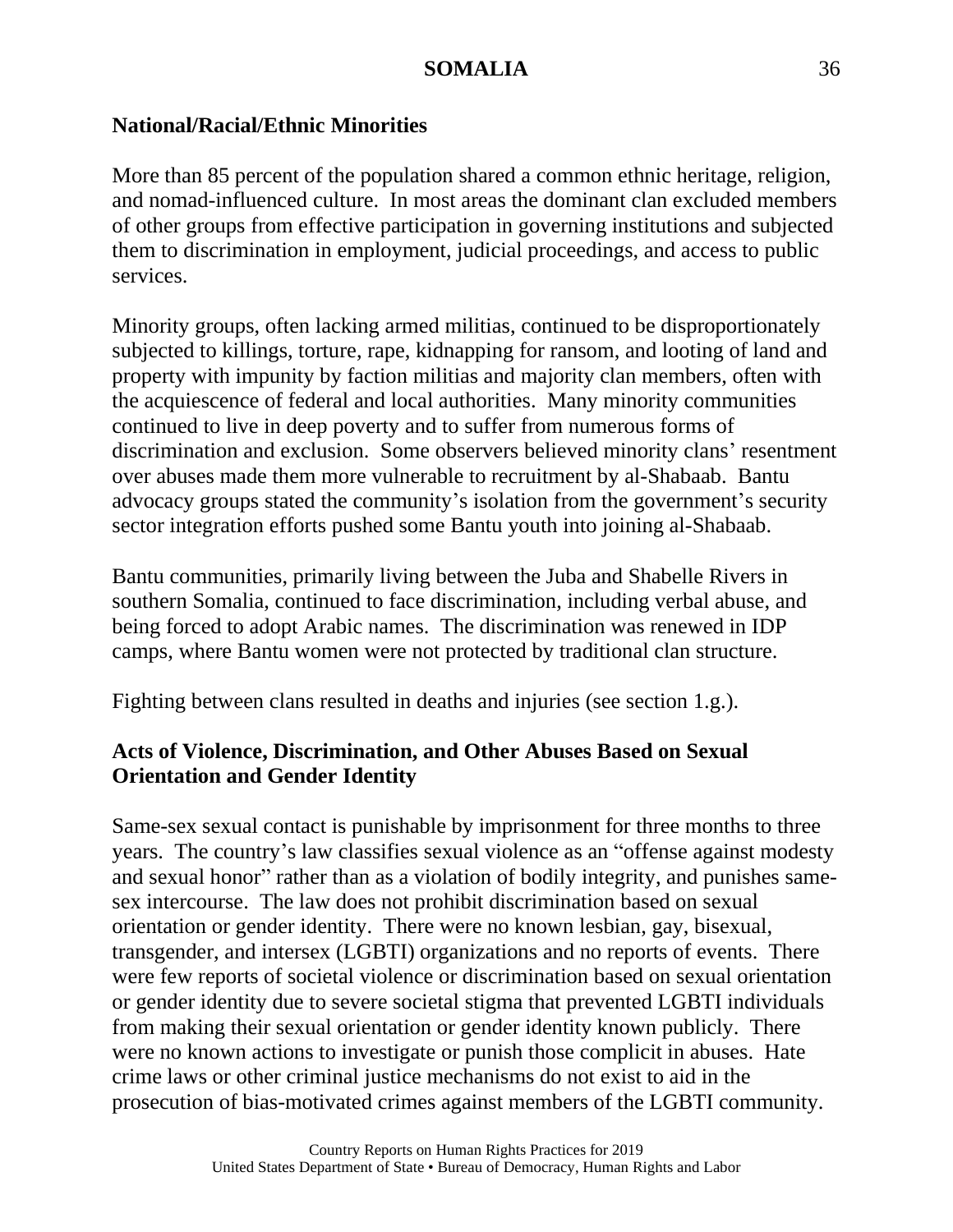#### **HIV and AIDS Social Stigma**

Persons with HIV/AIDS continued to face discrimination and abuse in their local communities and by employers in all regions. The United Nations reported that persons with HIV/AIDS experienced physical abuse, rejection by their families, and workplace discrimination and dismissal. Children of HIV-positive parents also suffered discrimination, which hindered access to services. There was no official response to such discrimination.

#### **Section 7. Worker Rights**

#### **a. Freedom of Association and the Right to Collective Bargaining**

The law provides for the right of every worker to form and join a trade union, participate in the activities of a trade union, conduct legal strikes, and engage in collective bargaining. No specific legal restrictions exist that limit these rights. The law does not address antiunion discrimination or the reinstatement of workers fired for union activity. Legal protections did not exclude any particular groups of workers. Penalties were not sufficiently stringent to deter violations. The government did not effectively enforce these laws.

Government and employers did not respect freedom of association or collective bargaining rights. The government interfered in union activities. Two unions claimed that in February 2018 government officials called the hotels where they were holding meetings and asked the hotels to cancel the union reservations. The Federation of Somali Trade Unions (FESTU), the largest trade union federation in Somalia, submitted observations to the International Labor Organization (ILO), alleging a continuing pattern of harassment and intimidation, particularly among union leaders in telecommunications.

In June 2018 FESTU became accredited to the ILO's International Labor Conference to represent Somali workers after the International Trade Union Confederation (ITUC) submitted an objection to government-accredited persons who attended as workers' delegates. The delegates were not trade union representatives and not genuine officials of FESTU. The government had accredited representatives during the past four years whom FESTU stated were not genuine trade unionists. The ILO's Credentials Committee agreed with ITUC's objection and revoked the credentials of individuals accredited by the government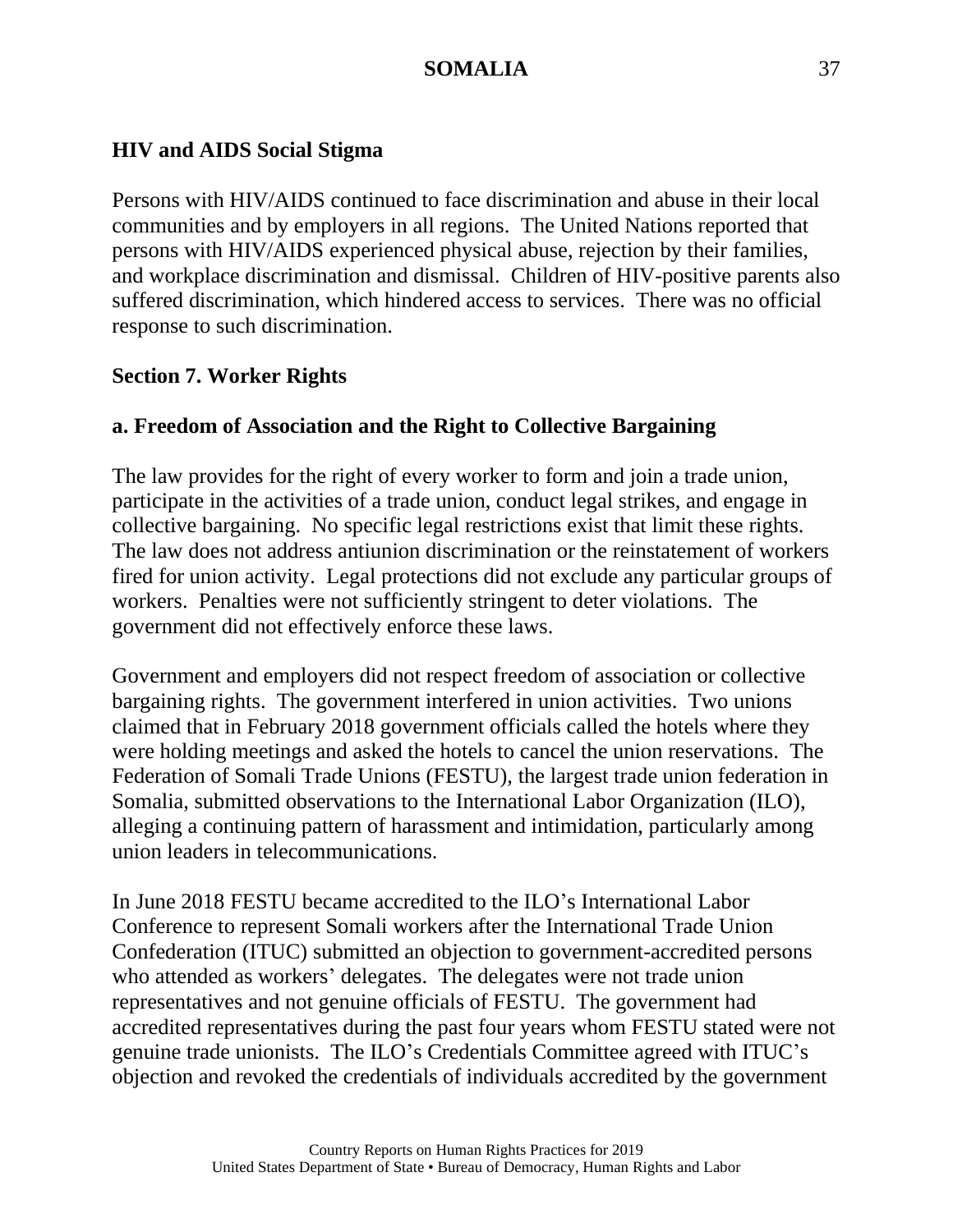as workers' representatives, allowing FESTU leaders to be accredited as an official delegation and to represent workers of Somalia at the conference.

In April, FESTU organized a workshop attended by 12 unions affiliated with the federation. Discussions focused on organizing workers in the informal economy, advocating for a minimum living wage, and pressing the federal government to enact the draft national labor bill.

In March, Somali National Army troops in Middle and Lower Shabelle went on strike in protest over unpaid salaries.

# **b. Prohibition of Forced or Compulsory Labor**

The provisional federal constitution prohibits slavery, servitude, trafficking, or forced labor for any purpose. The government did not effectively enforce the law. The penalties for slavery and forced labor were insufficient to deter violations. There were no known efforts by the government to prevent or eliminate forced labor in the country. The Ministry of Labor and Social Affairs did not have an inspectorate and did not conduct any labor-related inspections.

Forced labor occurred. Children and minority clan members were reportedly used as porters to transport the mild narcotic khat (or *miraa*), in farming and animal herding, crushing stones, and construction. Al-Shabaab forced persons in their camps to move to the countryside, reportedly to raise cash crops for the organization.

Also see the Department of State's *Trafficking in Persons Report* at [https://www.state.gov/trafficking-in-persons-report/.](https://www.state.gov/trafficking-in-persons-report/)

# **c. Prohibition of Child Labor and Minimum Age for Employment**

Existing law does not set a minimum wage for employment. The pre-1991 labor code prohibits child labor, provides a legal minimum age of 15 for most employment, prescribes different minimum ages for certain hazardous activities, and prohibits those younger than 18 from night work in the industrial, commercial, and agricultural sectors, apart from work that engages family members only. Legislation that comprehensively prohibits hazardous occupations and activities for children, however, does not appear to exist. While the pre-1991 law remains on the books it was not enforced. The provisional federal constitution states, "No child may perform work or provide services that are not suitable for the child's age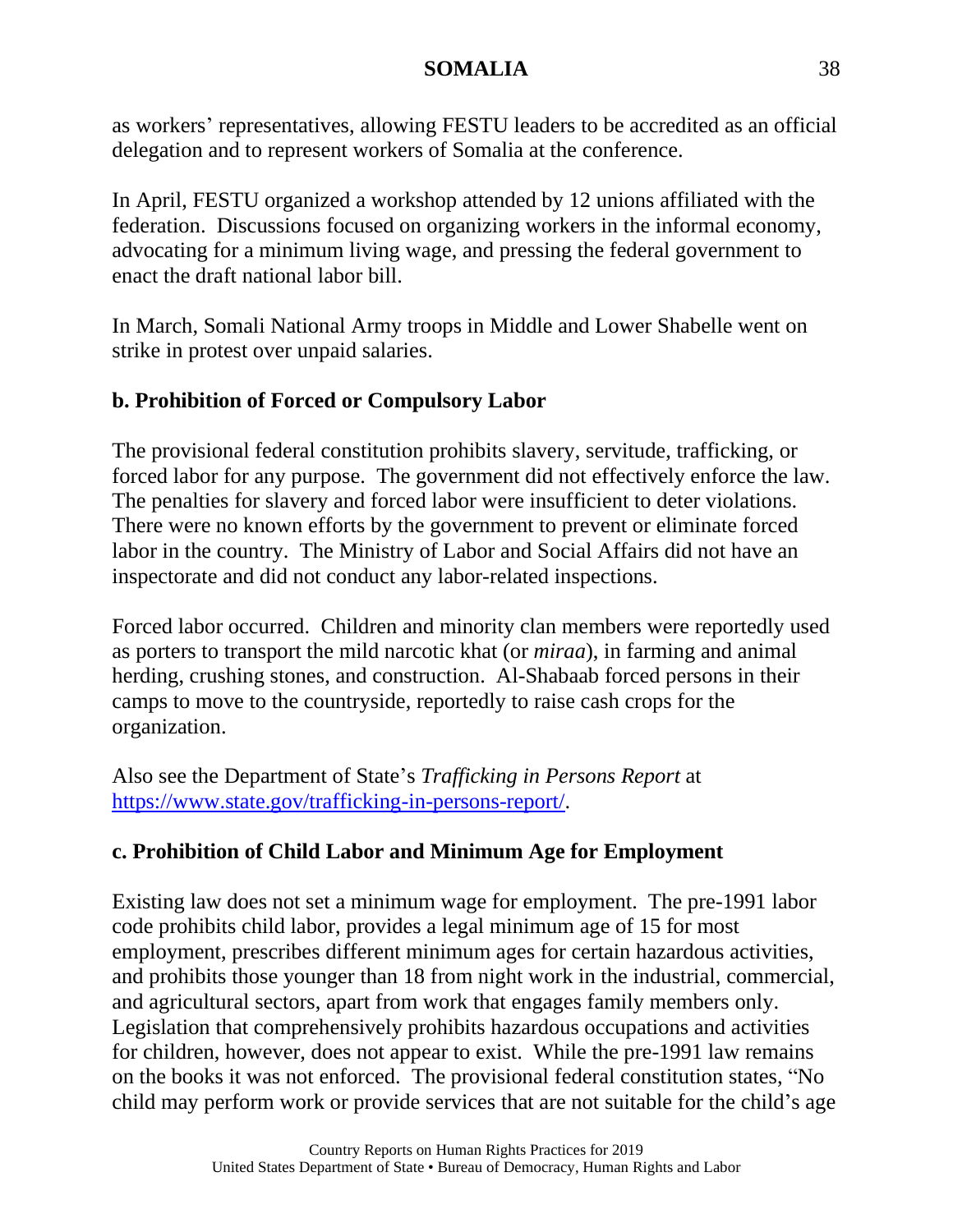or create a risk to the child's health or development in any way." The provisional federal constitution defines a child as any person younger than 18. The provisional federal constitution does not set a minimum age for employment.

The federal Ministries of Labor and Social Affairs and of Women and Human Rights Development, as well as the Somali National Police, are responsible for enforcing child labor laws. The ministries did not enforce these laws. The legal penalties for child labor are insufficient to deter violations. The government participated in campaigns to remove children from participation in armed conflict (see section 1.g.).

Child labor was widespread. The recruitment and use of child soldiers remained a problem (see section 1.g.). Youths commonly worked in herding, agriculture, household labor, and forced begging from an early age. Children broke rocks into gravel and worked as vendors and transporters of cigarettes and khat on the streets. UNICEF estimated 49 percent of children between the ages of five and 14 were in the workforce between 2009 and 2015.

Also see the Department of Labor's *Findings on the Worst Forms of Child Labor* at [https://www.dol.gov/agencies/ilab/resources/reports/child-labor/findings.](https://www.dol.gov/agencies/ilab/resources/reports/child-labor/findings)

# **d. Discrimination with Respect to Employment and Occupation**

The law and regulations prohibit discrimination regarding race, sex, disability, political opinion, color, language, or social status, but the government did not effectively enforce those laws and regulations. The labor code requires equal pay for equal work. Penalties were not sufficient to deter violations. The law does not prohibit discrimination on the basis of religion, age, national origin, social origin, stateless status, sexual orientation or gender identity, or HIV-positive status or other communicable diseases.

# **e. Acceptable Conditions of Work**

The law does not provide for a national minimum wage.

The pre-1991 labor code provides for a standard workweek of 48 hours and at least nine paid national holidays and 15 days of annual leave. The law requires premium pay for overtime and work performed on holidays, and limits overtime to a maximum of 12 hours per week.